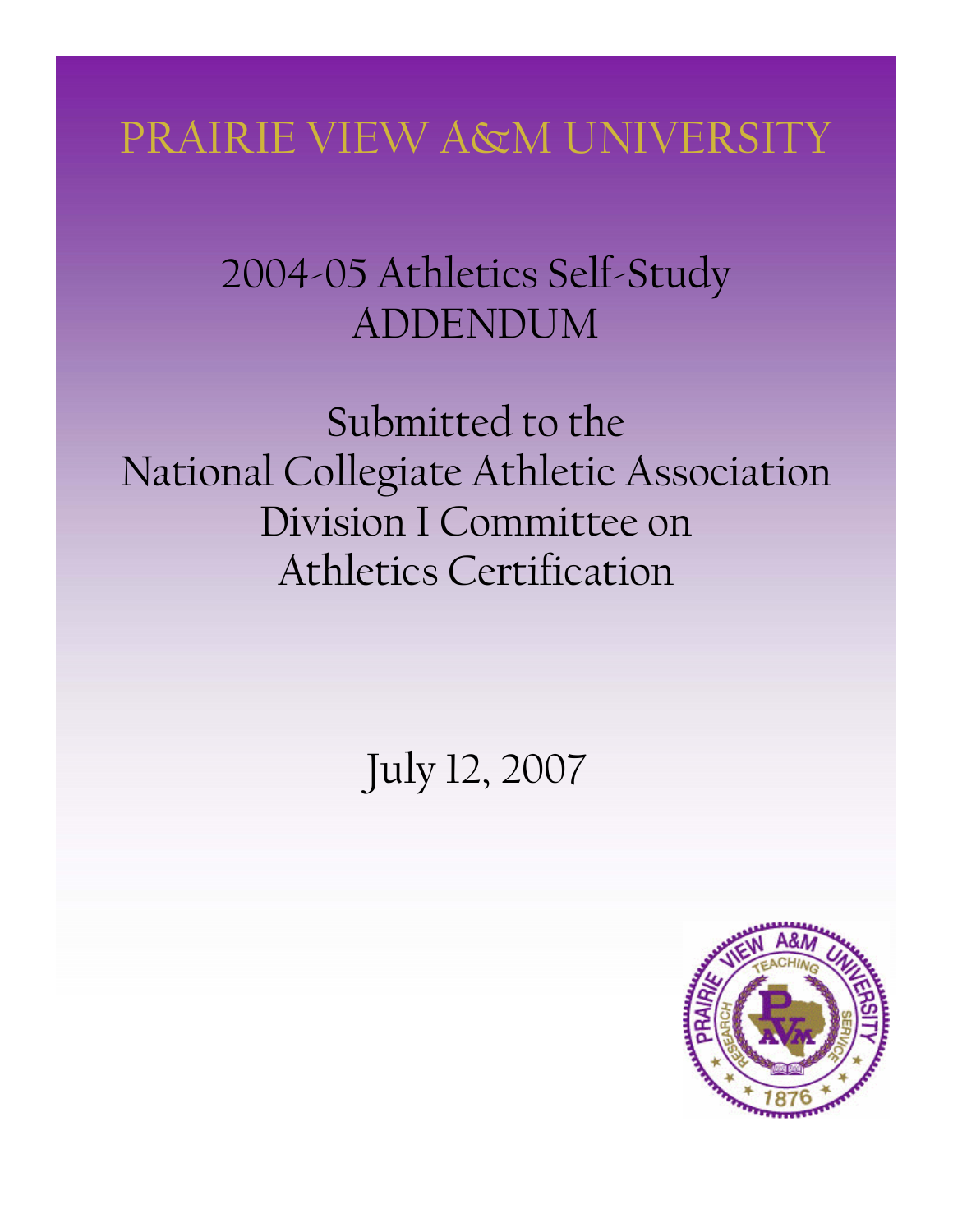#### **INTRODUCTION**

Responses and charts contained herein are respectfully submitted in support of select responses to the Prairie View A&M University 2004-05 Athletics Self-Study responses submitted to the National Collegiate Athletic Association in May 2007. Responses contained herein are not intended for use in lieu of responses submitted in May but are provided to clarify select responses.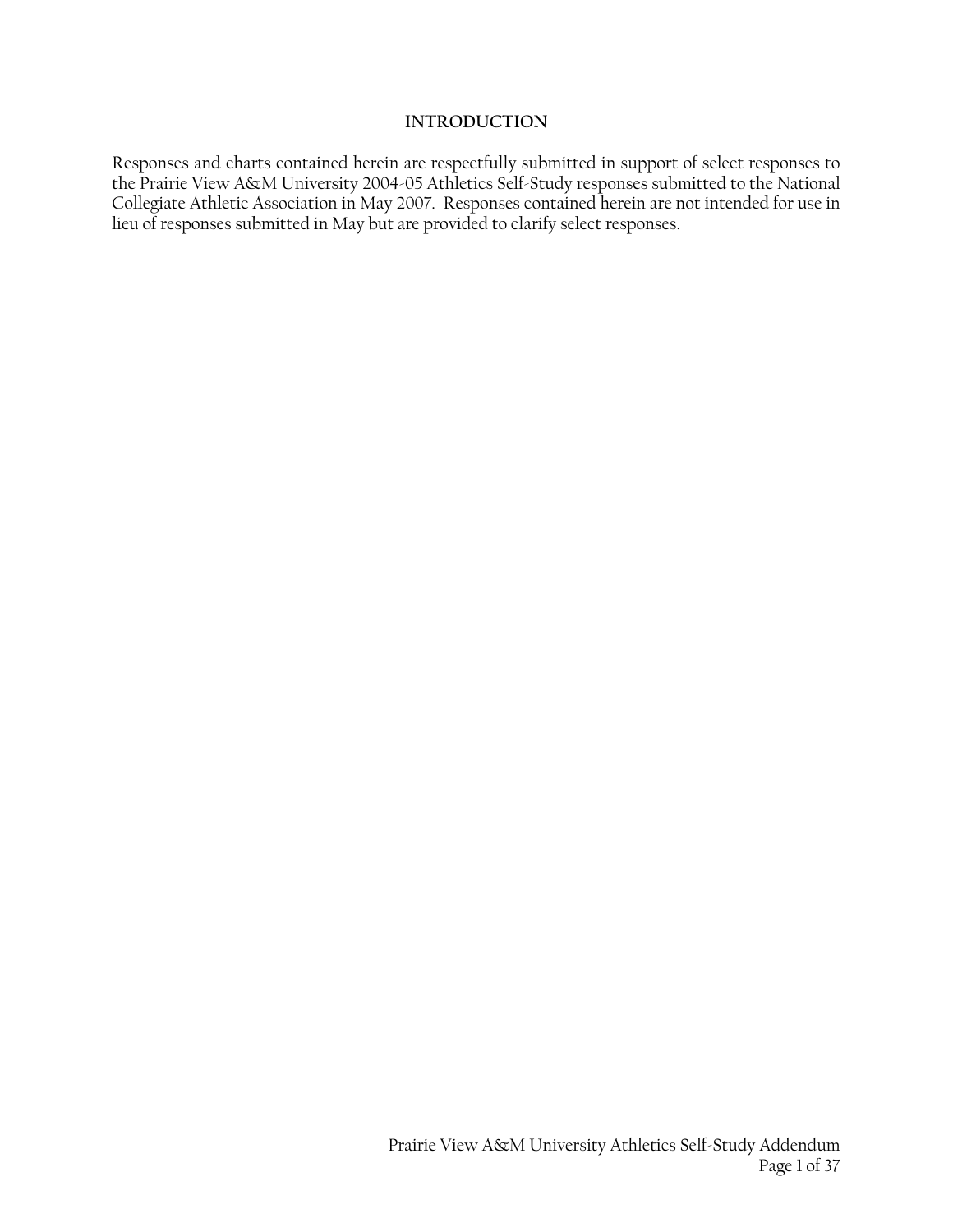#### **TABLE OF ADDENDUM**

# **Governance and Commitment to Rules Compliance**

Lt. Col. Mark K. Pearson, Chairperson Miss Shayla M. Myles, Co-Chairperson

| <b>Operating Principle 1.2</b>                                                                                                                                          |    |
|-------------------------------------------------------------------------------------------------------------------------------------------------------------------------|----|
|                                                                                                                                                                         |    |
|                                                                                                                                                                         |    |
| Charts                                                                                                                                                                  |    |
|                                                                                                                                                                         |    |
| Academic Integrity<br>Dr. Elizabeth N. Noel, Chairperson<br>Dr. Danny Kelley, Co-Chairperson                                                                            |    |
| <b>Operating Principle 2.1</b>                                                                                                                                          |    |
|                                                                                                                                                                         |    |
|                                                                                                                                                                         |    |
|                                                                                                                                                                         |    |
| <b>Operating Principle 2.2</b>                                                                                                                                          |    |
| Charts<br>Individuals Involved with Student-Athlete Certification by Position/Title and Year  10<br>Special-Admissions Information: For Freshman Students Generally and |    |
| Equity and Student-Athlete Welfare<br>Dr. Lauretta F. Byars, Chairperson<br>Dr. Kelvin K. Kirby, Co-Chairperson                                                         |    |
| <b>Operating Principle 3.1</b>                                                                                                                                          |    |
|                                                                                                                                                                         |    |
| <b>Operating Principle 3.3</b>                                                                                                                                          |    |
|                                                                                                                                                                         | 21 |
|                                                                                                                                                                         |    |
|                                                                                                                                                                         |    |
|                                                                                                                                                                         |    |
| Charts                                                                                                                                                                  |    |
|                                                                                                                                                                         |    |
|                                                                                                                                                                         |    |
| Racial or Ethnic Composition: Athletics and Selected Institutional Personnel 37                                                                                         |    |
|                                                                                                                                                                         |    |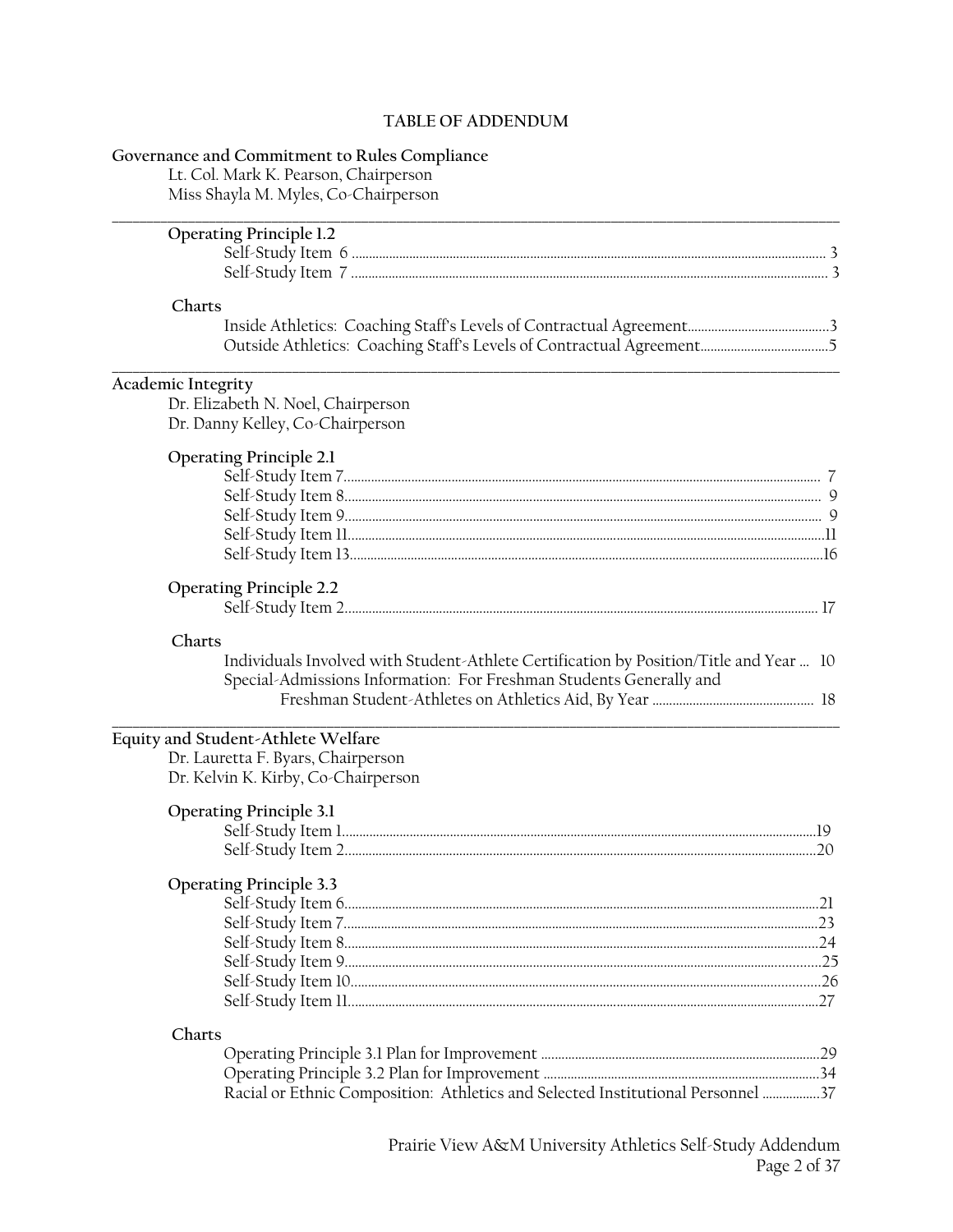# **Governance and Commitment to Rules Compliance**

Lt. Col. Mark K. Pearson, Chairperson Miss Shayla M. Myles, Co-Chairperson

**Operating Principle 1.2 Self-Study Items: 6 and 7 Original Response Location: Pages 16, 18-19** 

**Describe how the institution ensures that rules compliance is a central element in personnel matters for individuals inside the athletics department?** 

The chart below indicates the university level of contractual agreement with the coaching staff inside the Department of Athletics:

| Inside Athletics: Coaching Staff's Levels of Contractual Agreement            |                         |                  |                  |                |  |
|-------------------------------------------------------------------------------|-------------------------|------------------|------------------|----------------|--|
| $\ensuremath{\mathop{\text{\rm PE}}}$<br>Contract<br><b>MOA</b><br><b>PDQ</b> |                         |                  |                  |                |  |
| Coach                                                                         |                         |                  |                  |                |  |
| Football                                                                      |                         |                  |                  |                |  |
| Henry Frazier,                                                                | X                       |                  | X                | X              |  |
| Head Coach                                                                    |                         |                  |                  |                |  |
| Miles Brandon                                                                 | $\mathbf X$             |                  | X                | X              |  |
| Michael Bryant                                                                | $\overline{\mathrm{X}}$ |                  | $\overline{X}$   | $\overline{X}$ |  |
| Dwayne Foster                                                                 |                         | $\boldsymbol{X}$ |                  | $\overline{X}$ |  |
| Roy Jones                                                                     | $\boldsymbol{X}$        |                  | X - Teaching PDQ | $\overline{X}$ |  |
| Prince Pearson                                                                | X                       |                  | X - Teaching PDQ | $\overline{X}$ |  |
| John Pearce                                                                   |                         | $\boldsymbol{X}$ |                  | $\overline{X}$ |  |
| Heishma                                                                       |                         | $\overline{X}$   |                  | $\overline{X}$ |  |
| Northern                                                                      |                         |                  |                  |                |  |
| Antone Sewell                                                                 | $\overline{X}$          |                  | $\overline{X}$   | $\overline{X}$ |  |
| Men's Basketball                                                              |                         |                  |                  |                |  |
| Bryon Rimm,                                                                   | $\overline{X}$          |                  | X                | $\overline{X}$ |  |
| Head Coach                                                                    |                         |                  |                  |                |  |
| Talvin Hester                                                                 |                         |                  | X                | $\overline{X}$ |  |
| Women's Basketball                                                            |                         |                  |                  |                |  |
| Cynthia                                                                       | $\mathbf X$             |                  | $\overline{X}$   | $\mathbf X$    |  |
| Cooper-Dyke,                                                                  |                         |                  |                  |                |  |
| Head Coach                                                                    |                         |                  |                  |                |  |
| Toyelle Wilson                                                                |                         |                  | X                | X              |  |
| Men's Track                                                                   |                         |                  |                  |                |  |
| Clifton Gilliard,                                                             | $\boldsymbol{X}$        |                  | $\overline{X}$   | X              |  |
| Head Coach                                                                    |                         |                  |                  |                |  |
| Chris Clay                                                                    | X                       |                  | X                | X              |  |
| Women's Track                                                                 |                         |                  |                  |                |  |
| Essie                                                                         | $\overline{X}$          |                  | $\overline{X}$   | $\overline{X}$ |  |
| Washington,                                                                   |                         |                  |                  |                |  |
| Head Coach                                                                    |                         |                  |                  |                |  |
| Baseball                                                                      |                         |                  |                  |                |  |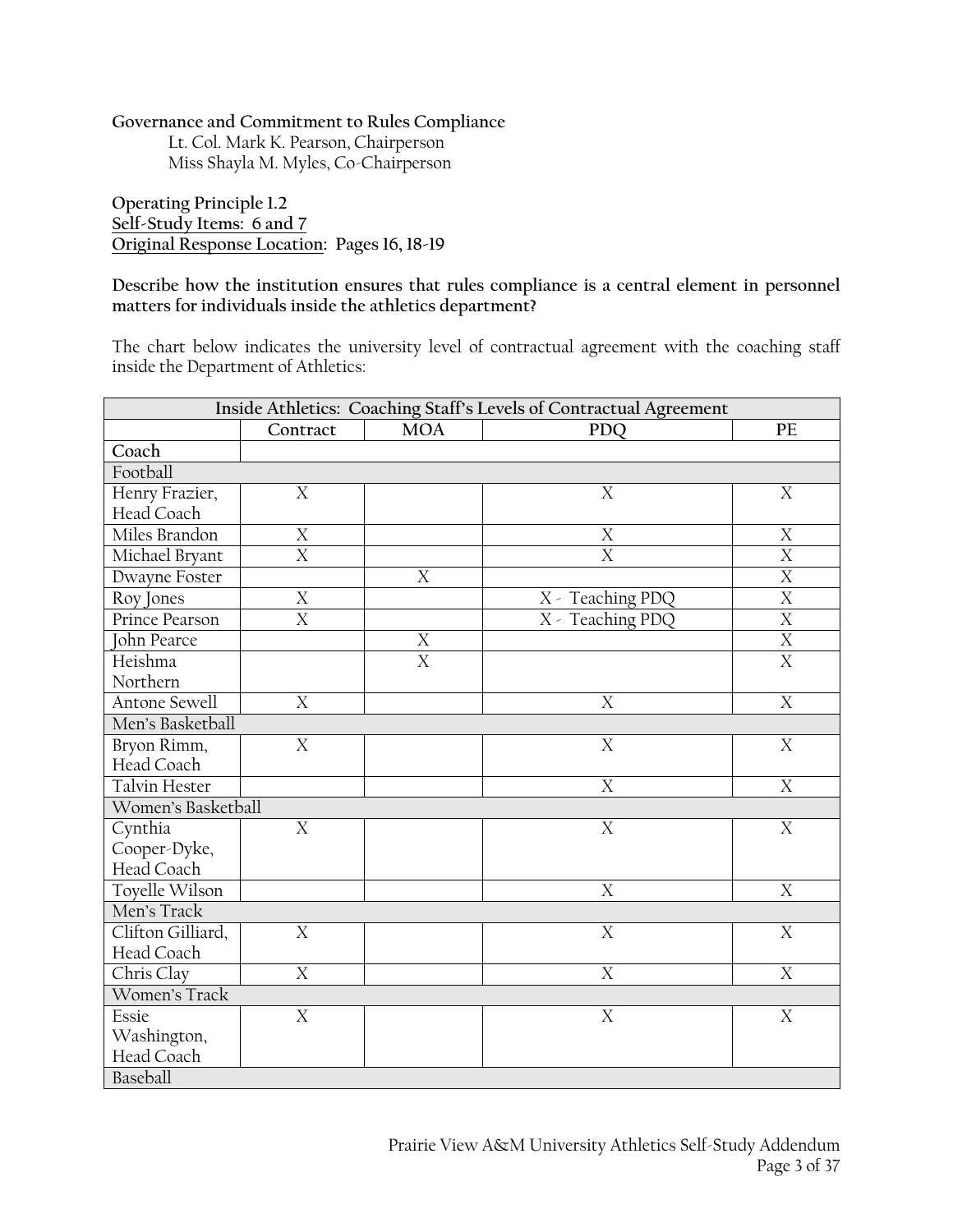| Inside Athletics: Coaching Staff's Levels of Contractual Agreement continued |          |                                |                                 |   |  |  |  |
|------------------------------------------------------------------------------|----------|--------------------------------|---------------------------------|---|--|--|--|
|                                                                              | Contract | <b>MOA</b><br>PE<br><b>PDQ</b> |                                 |   |  |  |  |
| Coach                                                                        |          |                                |                                 |   |  |  |  |
| Baseball                                                                     |          |                                |                                 |   |  |  |  |
| Michael                                                                      | X        |                                | X                               | X |  |  |  |
| Robertson,                                                                   |          |                                |                                 |   |  |  |  |
| Head Coach                                                                   |          |                                |                                 |   |  |  |  |
| Waskyla                                                                      |          |                                | X                               | X |  |  |  |
| Cullivan                                                                     |          |                                |                                 |   |  |  |  |
| Tennis                                                                       |          |                                |                                 |   |  |  |  |
| John Cochran,                                                                |          |                                | $X - (Staff PDQ for Advising -$ | X |  |  |  |
| Head Coach                                                                   |          |                                | contains no language regarding  |   |  |  |  |
|                                                                              |          |                                | coaching)                       |   |  |  |  |
| Volleyball                                                                   |          |                                |                                 |   |  |  |  |
| Alicia Pete,                                                                 |          |                                | X                               | X |  |  |  |
| Head Coach                                                                   |          |                                |                                 |   |  |  |  |
| Bowling                                                                      |          |                                |                                 |   |  |  |  |
| Glenn White,                                                                 |          |                                | X                               | X |  |  |  |
| Head Coach                                                                   |          |                                |                                 |   |  |  |  |
| Golf                                                                         |          |                                |                                 |   |  |  |  |
| Andy                                                                         |          | X                              |                                 | X |  |  |  |
| Bouregeois,                                                                  |          |                                |                                 |   |  |  |  |
| Head Coach                                                                   |          |                                |                                 |   |  |  |  |
| Softball                                                                     |          |                                |                                 |   |  |  |  |
| Raymond                                                                      |          | X                              |                                 | X |  |  |  |
| <b>Burgess</b>                                                               |          |                                |                                 |   |  |  |  |

# **Chart Key**

MOA: Memorandum of Appointment (MOA); this document outlines the position's duties, responsibilities, and rules compliance requirements.

PDQ: Position Description Questionnaire; this document details the position's duties, responsibilities, and rules compliance requirements.

The PDQ is the primary document used by the supervisor to evaluate an employee's performance during a rating period. The PDQ provides a specific detailed synopsis of the position's description, minimum and preferred position requirements, duties and responsibilities allotted by the percentage of time that should be exerted towards specific tasks, and, most importantly, provides the quantifiable performance measures used to rate the employee. A major part of the PDQ is the statement regarding NCAA rules compliance; for example, the language in the Head Baseball Coach's PDQ is: The employee will not engage in, support or knowingly tolerate any action violative of any governing constitution, by-law, rule or regulation of the SWAC or the NCAA. In accordance with the University's policies and procedures and pursuant to NCAA regulations, should employee be found to be involved in deliberate and/or serious violations of the NCAA regulations, the employee may be suspended with or without pay or may be terminated from employment.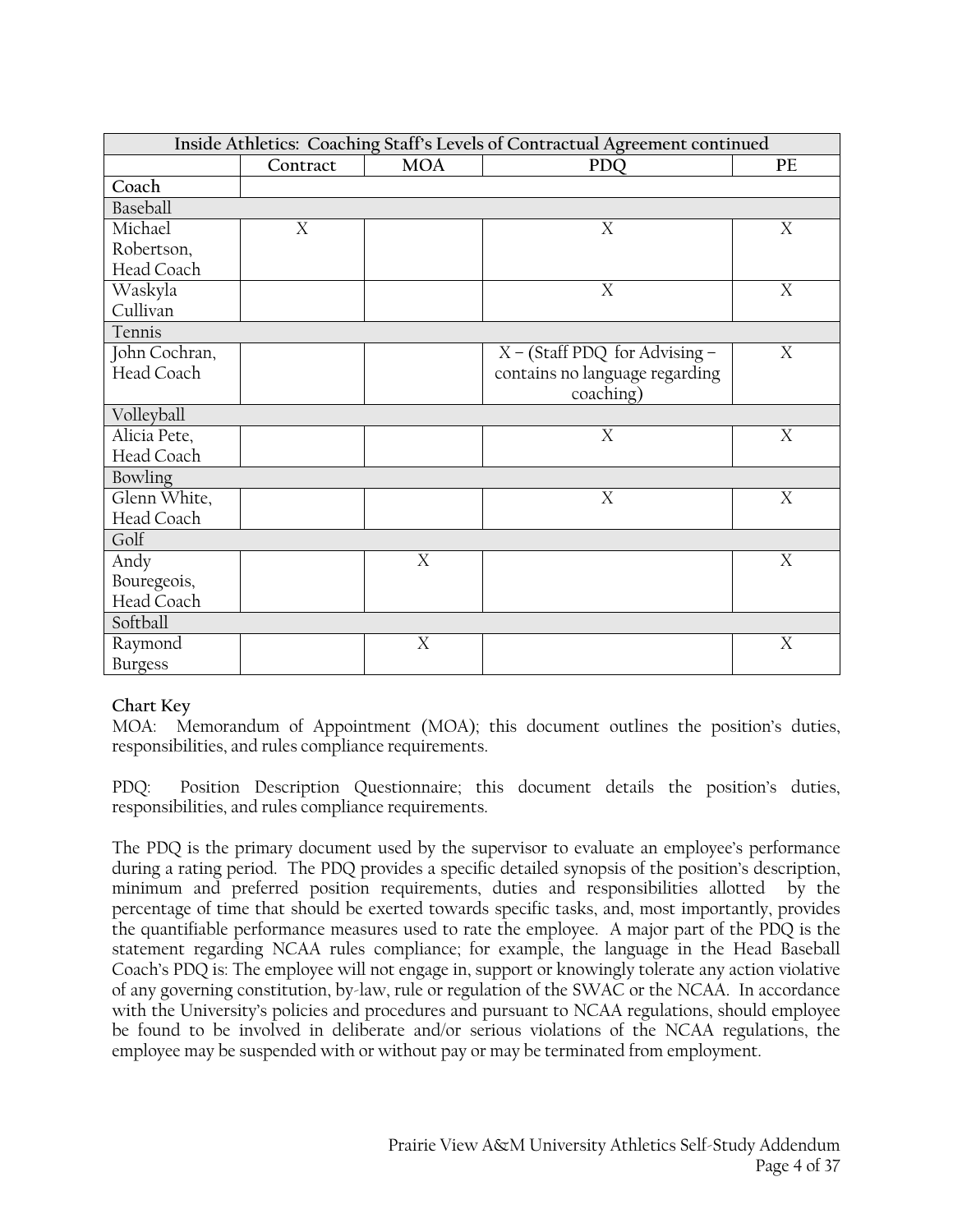PE: Performance Evaluation; this document details the employee's performance throughout the period of evaluation. The employee is evaluated on how well he/she performed his/her duties and responsibilities as outlined in the contract, PDQ, and/or MOA.

# **Additional Explanation**

Head coaches for basketball and football as well as the Athletic Director are the only staff members within the Department of Athletics who have contracts.

University employees who are part-time coaches and assistant coaches employed outside the university are the only Athletic Department staff members who have a Memorandum of Appointment (MOA) in lieu of a Position Description Questionnaire (PDQ) which outlines the position's duties, responsibilities, and rules compliance requirements.

Each above listed individual has rules compliance statements in his/her contracts, MOAs, and/or PDQs. An example of that rules compliance statement can be found in the head football coach's PDQ; it reads as follows: "Adhere to and monitor all NCAA and Conference rules and regulations. Also report any violations to any NCAA rules and regulations that arise to the proper officials."

In addition to the coaching staff's PDQs, those for non-coaching positions within the Department of Athletics include a compliance statement as well. Those positions within the Department of Athletics are listed in the Self-Study on page 16. That statement reads as follows: "Adhere to and monitor all NCAA and Conference rules and regulations. Also report any violations to any NCAA rules and regulations that arise to the proper officials."

The chart below indicates the university level commitment in regards to NCAA Rules Compliance outside the Department of Athletics:

| Outside Athletics: Staff's Levels of Contractual Agreement |            |    |  |  |  |  |
|------------------------------------------------------------|------------|----|--|--|--|--|
| Agreement                                                  | <b>PDQ</b> | PE |  |  |  |  |
| <b>Staff</b>                                               |            |    |  |  |  |  |
| Enrollment Management                                      |            |    |  |  |  |  |
| Mark Pearson, Director                                     | X          | Χ  |  |  |  |  |
| Admissions                                                 |            |    |  |  |  |  |
| Mary Gooch,                                                | X          | X  |  |  |  |  |
| <b>Assistant Director</b>                                  |            |    |  |  |  |  |
| Recruitment                                                |            |    |  |  |  |  |
| Pamela Owens-Freeman,                                      | X          | X  |  |  |  |  |
| <b>Assistant Director</b>                                  |            |    |  |  |  |  |
| Registrar's Office                                         |            |    |  |  |  |  |
| Deborah Dungey,                                            | X          | Χ  |  |  |  |  |
| Registrar                                                  |            |    |  |  |  |  |
| Tina Montgomery,                                           | X          | X  |  |  |  |  |
| Assistant Registrar                                        |            |    |  |  |  |  |
| Financial Aid                                              |            |    |  |  |  |  |
| Carlos Clark,                                              | X          | X  |  |  |  |  |
| <b>Assistant Provost</b>                                   |            |    |  |  |  |  |
| Linda Durham,                                              | X          | X  |  |  |  |  |
| <b>Assistant Director</b>                                  |            |    |  |  |  |  |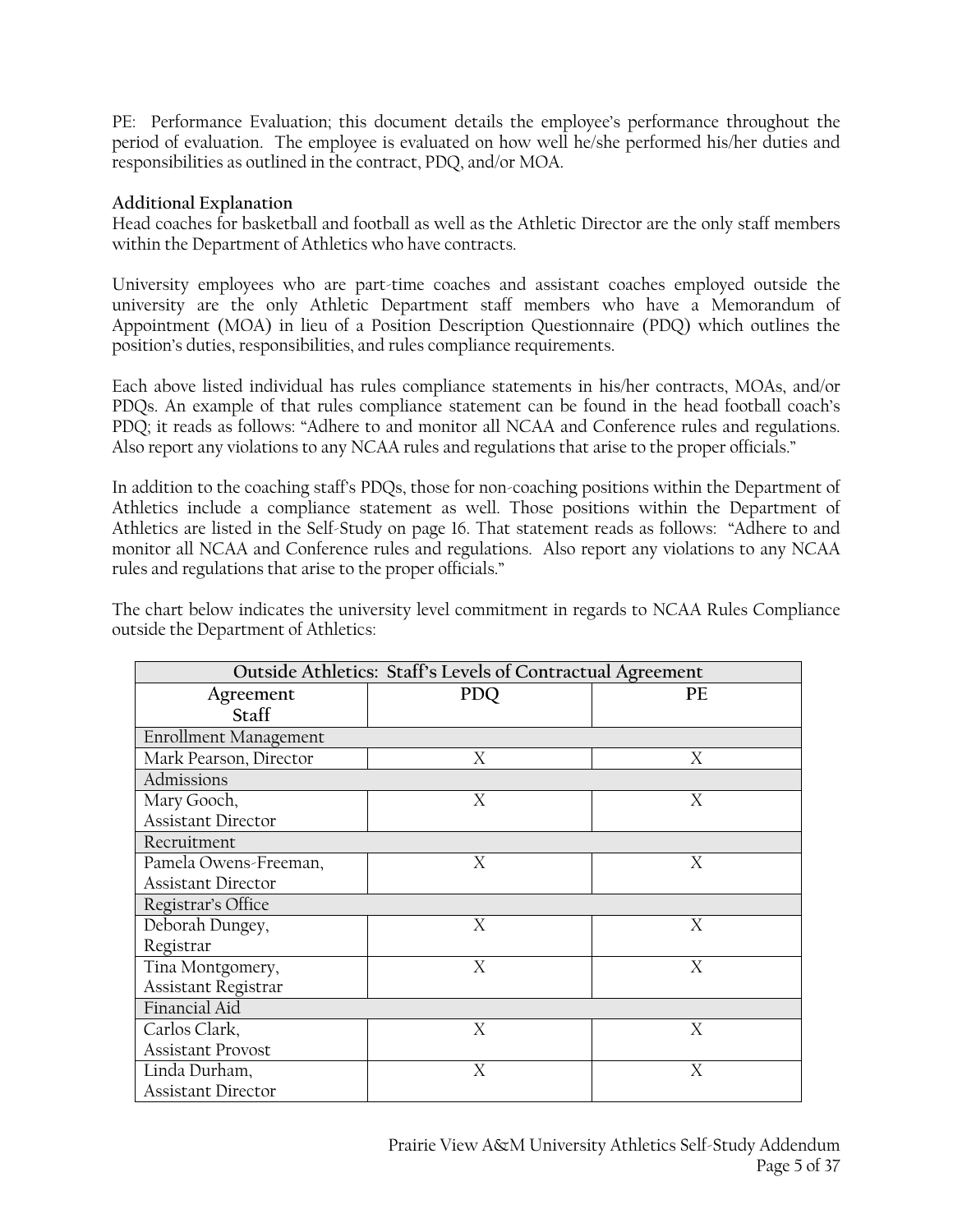# **Chart Key**

PDQ: Position Description Questionnaire; this document details the position's duties, responsibilities, and rules compliance requirements.

Identical to its purpose for employees inside the Department of Athletics, the PDQ is the primary document used by the supervisor to evaluate an employee's performance during a rating period, in accordance with university administrative policies and procedures. The PDQ provides specific detailed synopsis of the position's description, minimum and preferred position requirements, duties and responsibilities a lot by percentage of time towards a specific tasks, and most importantly, provides the quantifiable performance measures used to rate the employee evaluate the performance.

PE: Performance Evaluation; this document details the employee's performance throughout the period of evaluation. The employee is evaluated on how well he or she performed his or her duties and responsibilities as outlined in the PDQ.

# **Additional Explanation**

Directors and Assistant Directors are the only staff members outside of the athletic department who have compliance statements because of their duties and responsibilities imbedded in their PDQs and PEs.

Each of the individuals listed above have a rules compliance statement in his/her PDQ. An example of that rules compliance statement can be found in the Director for Enrollment Management's PDQ; it reads as follows, "The Director for Enrollment Management is responsible for ensuring that his direct reporting units are compliant with NCAA rules and regulations and all applicable university policies and procedures."

The Enrollment Management Division as well as the Office of Student Financial Aid process enrollment and financial aid documents for all students, which include student-athletes. Similar statements were included in the same types of documents for the Associate Provost of Student Financial Aid. That statement reads as follows: "Interpret and apply federal, state and University rules and regulations for Student Financial Aid; package , approve, and monitor all aid to studentathletes to ensure compliance with all National Collegiate Athletic Association rules, regulations, and policies."

Another example of a rules compliance statement applicable to an employee outside the athletic department is: "The Assistant Director for Admissions is responsible for admitting and evaluating student-athletes' academic records to ensure compliance with university policies and procedures and all applicable NCAA rules, regulations, and university policies and procedures."

All three statements are examples of succinct guidance provided by the University to ensure the enforcement of NCAA rules compliance across the entire institution.

Identical to its purpose for employees inside the athletics department, the PDQ is the primary document used by the supervisor to evaluate an employee's performance during a rating period, in accordance with university administrative policies and procedures. The PDQ provides specific detail synopsis of the position's description, minimum and preferred position requirements, duties and responsibilities allotted by percentage of time towards a specific tasks, and, most importantly, provides the quantifiable performance measures used to rate the employee and/or evaluate the performance.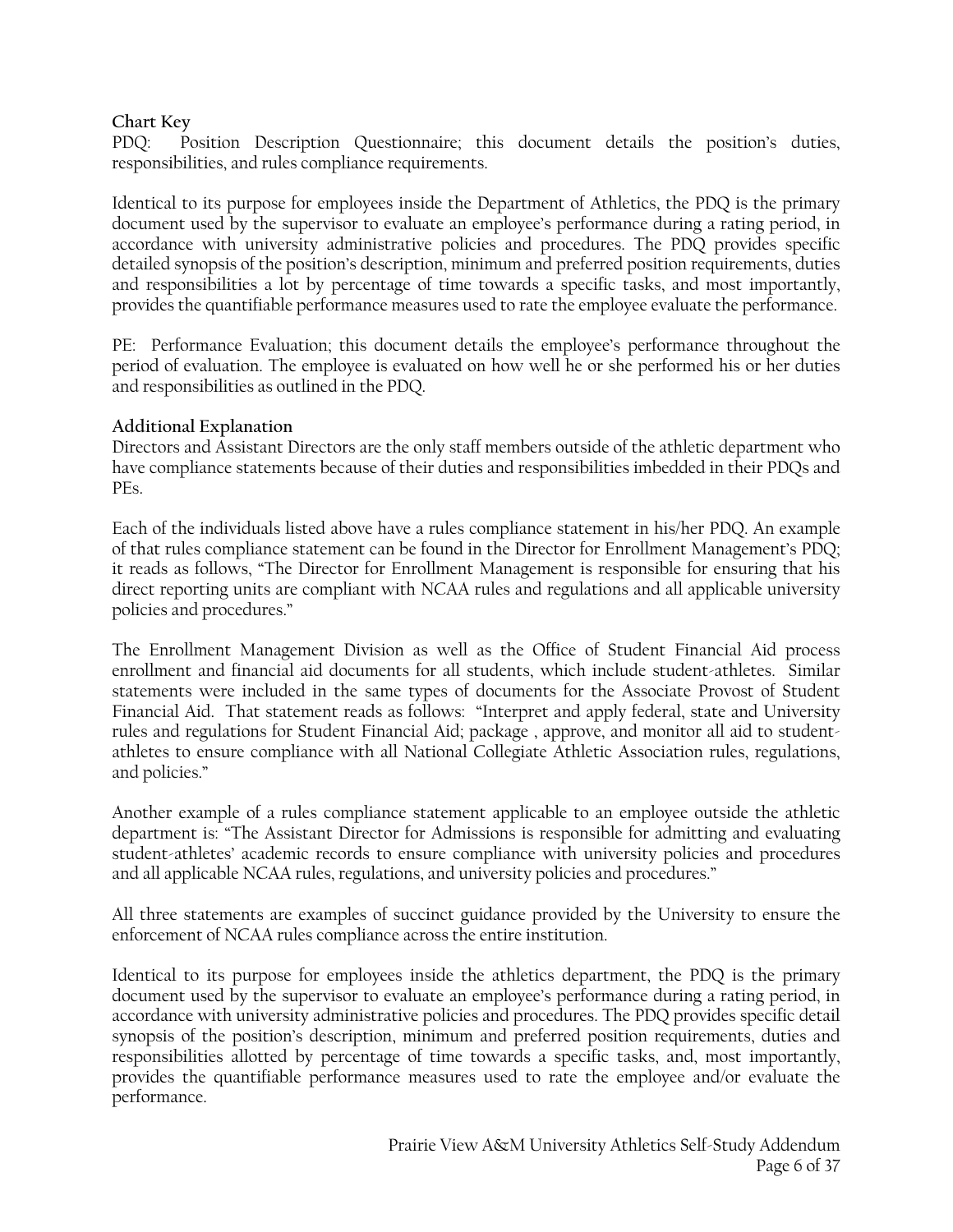**Academic Integrity**  Dr. Elizabeth N. Noel, Chairperson Dr. Danny Kelley, Co-Chairperson

**Operating Principle 2.1 Self-Study Item: 7 Original Response Location: Page 30** 

**Compare and explain any differences between the percentage of freshman student-athletes receiving athletics aid who were admitted through any of the processes described in Number 6 above and the percentage of freshman students generally who were so admitted. Provide these comparative data for the three most recent academic years. For the student-athlete data, information should be displayed for each of the sport groups, organized by year, and listed in the NCAA Division I Graduation-Rates supplemental form. [Use the supplied chart to compile these data.]** 

The number of students conditionally admitted overall compared with the number of studentathletes on athletics aid that were admitted conditionally represented the following percentages among each group for the review years as follows:

| Percentage of Conditionally Admitted Students                |     |     |  |  |  |
|--------------------------------------------------------------|-----|-----|--|--|--|
| ALL Freshman Student-Athletes on Aid<br>ALL Freshmen<br>Year |     |     |  |  |  |
| 2003-04                                                      | 46% | 34% |  |  |  |
| $2004 - 05$                                                  | 46% | 36% |  |  |  |
| 2005-06                                                      | 35% | 22% |  |  |  |

The percentage of freshman student-athletes conditionally admitted was lower than the overall population by 12, 10, and 13, respectively, percentage points over the review years. However, the percentage of freshman student-athletes on athletics aid by sport group indicated that among the eight categories identified for data entry, the following sport groups were noted as having a higher percentage of conditionally admitted students than the overall population.

| Higher Percentages of Conditionally Admitted Student-Athletes |                                |                                      |     |  |  |  |
|---------------------------------------------------------------|--------------------------------|--------------------------------------|-----|--|--|--|
| Year                                                          |                                |                                      |     |  |  |  |
| 2003-04                                                       | Men's Basketball:<br>67%       | Women's Track/Cross Country:         | 83% |  |  |  |
| 2004-05                                                       | Men's Track/Cross Country: 50% | Men's Other Sports and Mixed Sports: | 50% |  |  |  |
| 2005-06                                                       | Baseball:<br>$100\%$           | Men's Track/Cross Country:           | 40% |  |  |  |

As cited in the response to Self-Study Item 6, the University catalogs for the review years indicate that **Unconditional admission requires** a student to have: an ACT score of 17 or greater or SAT score of 820 or greater; grade point average of 2.5 or greater on a 4.0 scale in addition to an official high school transcript or GED; and passage of any state mandated examination used as a high school exit examination.

NOTE: Failure to meet any one of the three conditions for unconditional admission may cause a denial of unconditional admission and require an appeal to the admission decision.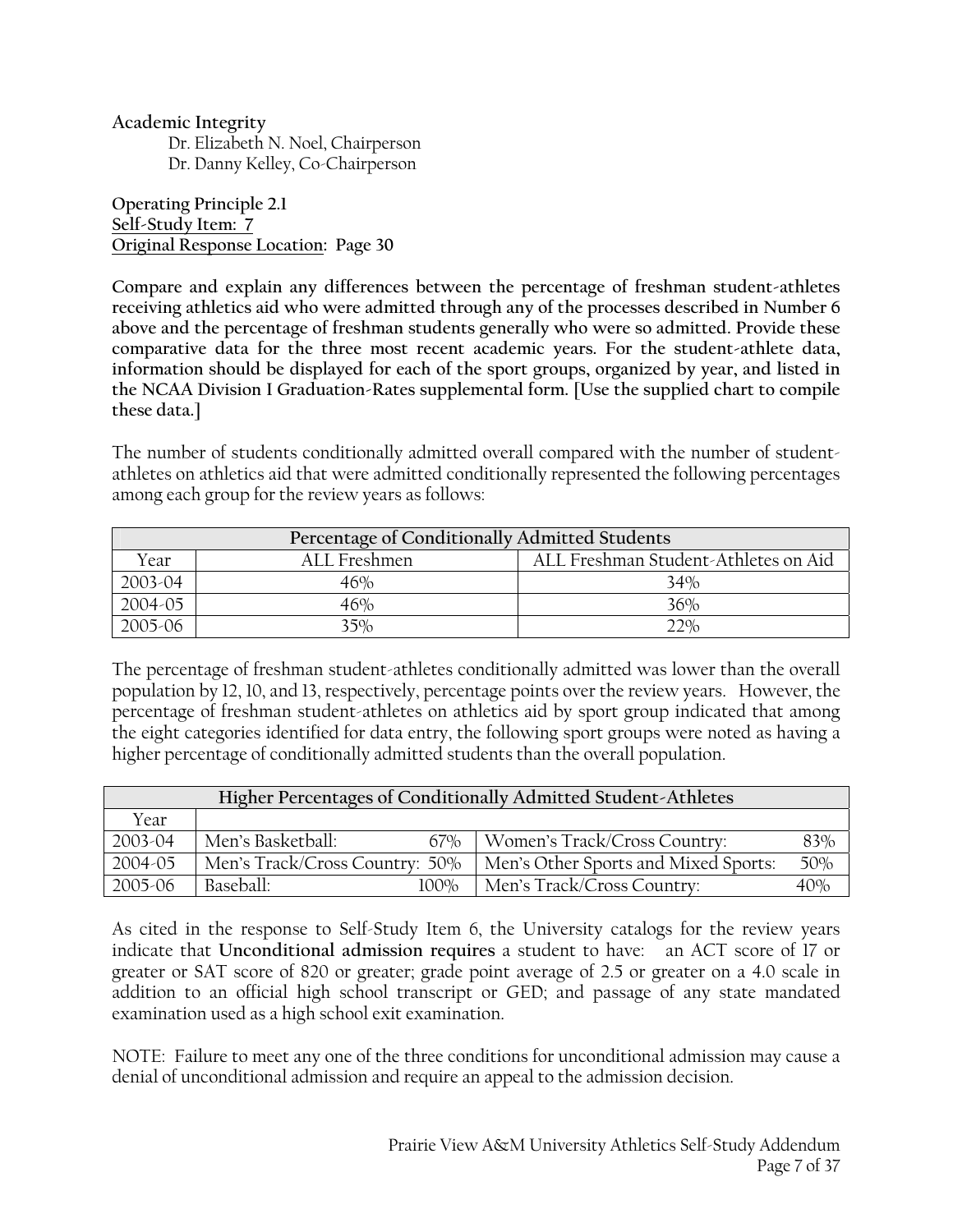Students who do not meet the aforementioned requirements for unconditional admission may appeal their admission decision by June 30 in writing under any of the following circumstances: successful completion of a bridge program such as the Academy for Collegiate Excellence and Student Success (ACCESS), scores on state or national examinations that are at or above the norm for test takers in Texas, receipt of special recognition for academic achievement, or demonstrated potential for success in college.

In most instances, the minimum SAT is 710 or ACT is 15 for conditional admission. Students are **admitted on a conditional (provisional) basis if the appeal is granted by the committee**, then signed off by the Provost and Senior Vice President for Academic and Student Affairs.

Additional data indicate that for the athletic groups for which the percentage of conditional admits was above the general population, each group on an average demonstrated adherence to at least one of the circumstances for conditional admission.

**In 2003-04**, the average SAT score for men's basketball was 805; while this average score does not meet the required unconditional admission SAT score of 820, it is above the SAT score of 710 needed for conditional admission. For women's track/cross country, the average SAT score was 727 versus the required unconditional admission SAT score of 820; again, this score is above the conditional admission criterion of 710. In each instance, the average test scores were within the minimum requirements of 710 for conditional admission via appeal.

**In 2004-05,** the average SAT score for men's track/cross country and men's other sports and mixed sports was 928 for freshman on athletics aid. The data indicating that these groups had conditional admissions of 50% are perhaps due to the number of individuals within these sport groups that were classified as freshmen rather than the average score of new admits. On the average, none of the sport group participants were admitted conditionally.

**In 2005-06,** baseball did not have any new freshmen on athletics aid; therefore, the percentage shown is an indication of the individuals remaining in the freshmen classification (less than 30 semester hours) but in year two of matriculation. In the case of men's track/cross country, the average SAT score was 904. Once again, the explanation for the appearance of conditional admits is reflected in the data due to the individuals that remain classified as freshmen rather than from the number of new freshmen admitted that were track/cross country student-athletes on athletics aid.

During each of the years noted, individuals within the general populations were admitted conditionally with average SAT scores of less than 820 but above the conditional admit SAT score of 710.

Data indicate that for the sport groups that had conditional admits above the average for the general population, in the following year, the percentage of conditional admits was reduced or non-existent. Therefore, it is believed that an improvement plan is not warranted since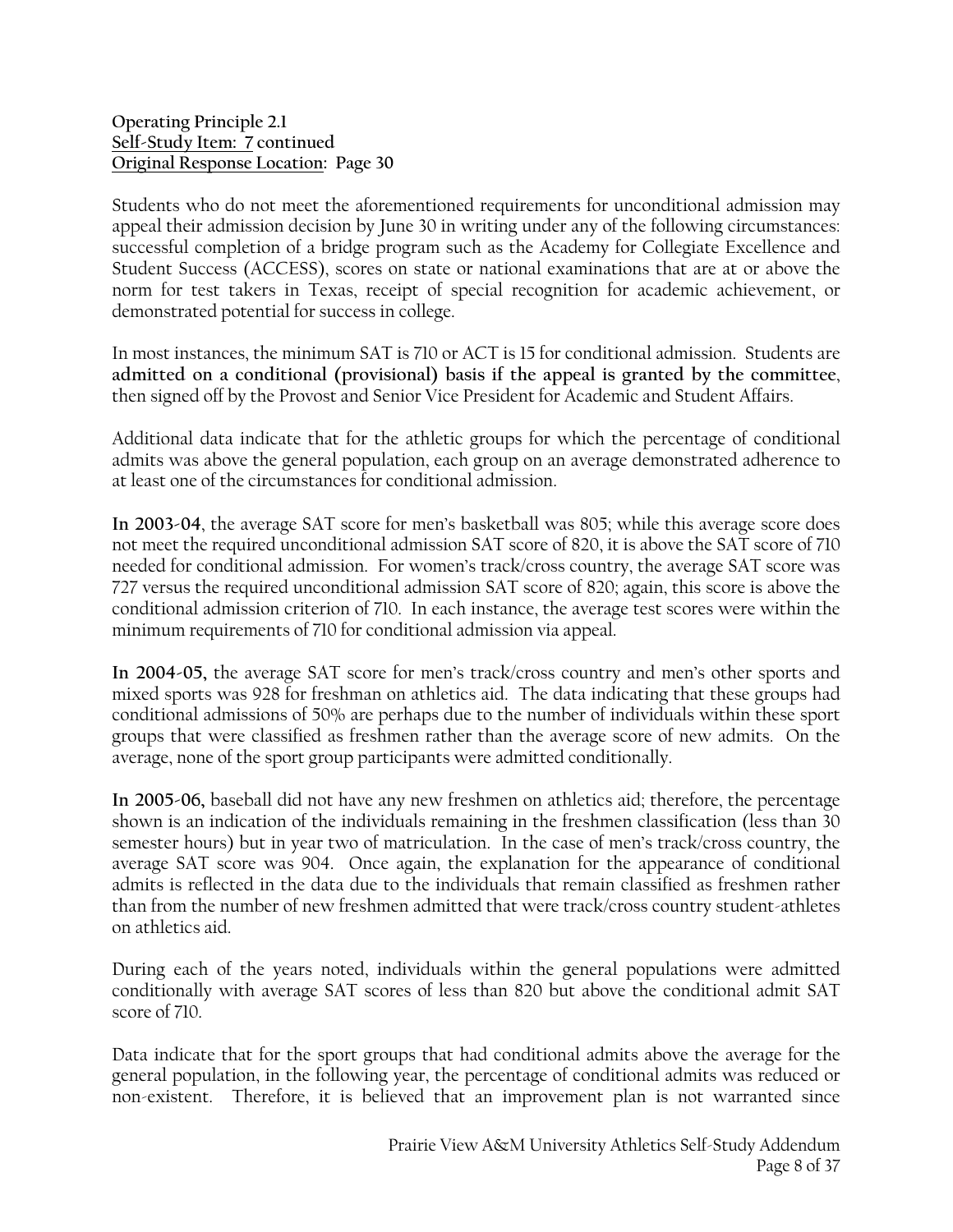improvements are currently in progress.

Please reference Special-Admissions Information: For Freshman Students Generally and Freshman Student-Athletes on Athletics Aid, By Year chart on page 18 of this document.

**Operating Principle 2.1 Self-Study Item: 8 Original Response Location: Pages 31-32** 

**List the step-by-step sequence of actions taken by particular individuals on your institution's campus to certify initial eligibility for transfer student-athletes. Identify by name and title the individual(s) with final authority for certifying initial eligibility.** 

The chart following item 9 provides a list of the individuals cited in Items 8 and 9 by Title/Position for each of the three review years. The individuals that are noted represent the head coach for each sport group, athletic director, athletic compliance officer, faculty athletics representative, admissions office transfer evaluator, and the registrar or registrar's representative identified in the process used to certify and/or re-certify eligibility.

**Operating Principle 2.1 Self-Study Item: 9 Original Response Location: Page 32** 

**List the step-by-step sequence of actions taken by particular individuals on your institution's campus to certify student-athletes' continuing eligibility. Identify by name and title the individual(s) with final authority for certifying continuing eligibility.** 

The chart following item 9 provides a list of the individuals cited in Items 8 and 9 by Title/Position for each of the three review years. The individuals that are noted represent the head coach for each sport group, athletic director, athletic compliance officer, faculty athletics representative, admissions office transfer evaluator, and the registrar or registrar's representative identified in the process used to certify and/or re-certify eligibility.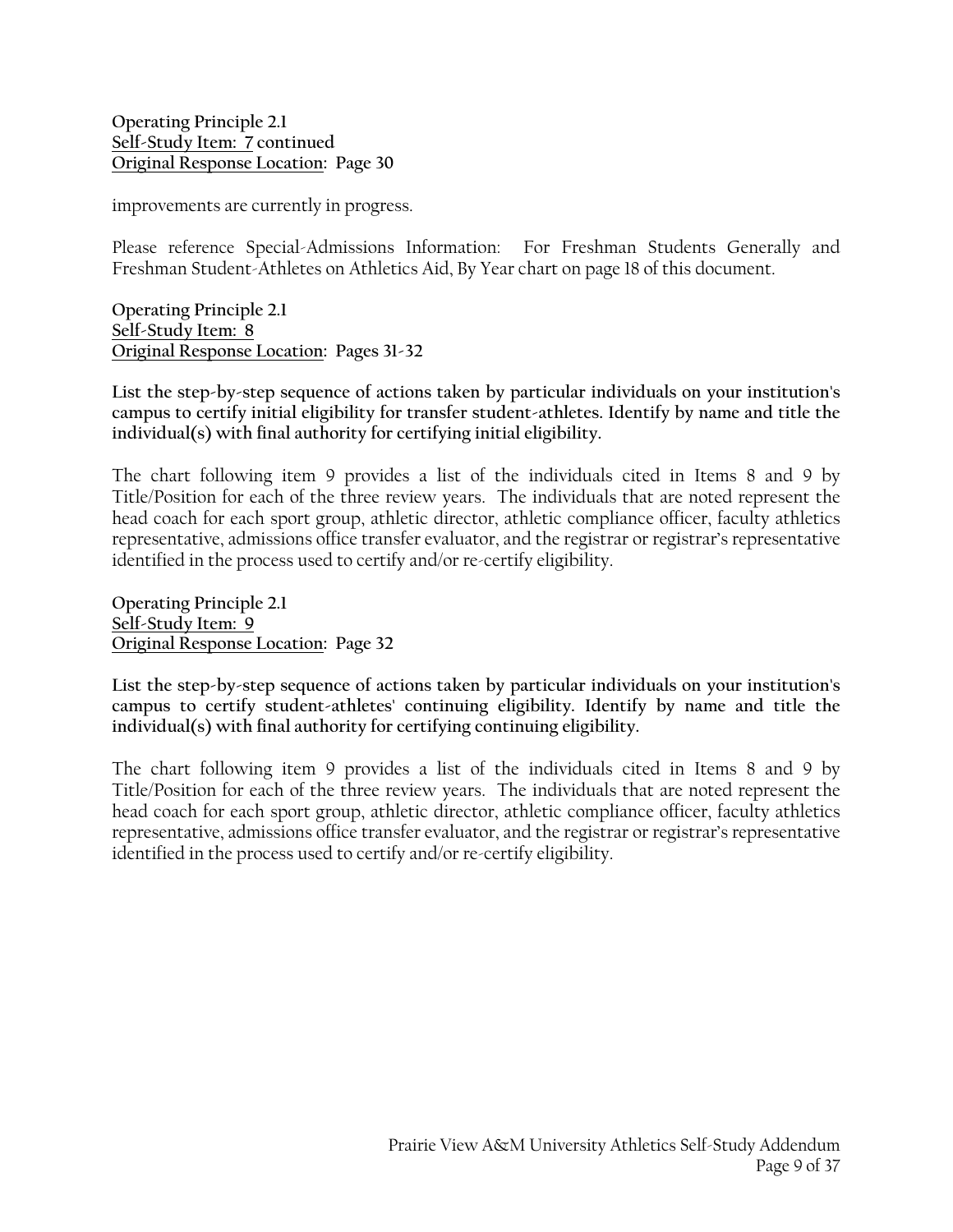# **Individuals Involved with Student-Athlete Certification by Position/Title and Year**

| Position/Title                                        | 2003-04                  | 2004-05                  | 2005-06                                  |  |
|-------------------------------------------------------|--------------------------|--------------------------|------------------------------------------|--|
| Athletic Director                                     | Charles McClelland       | Charles McClelland       | Charles McClelland                       |  |
| <b>Athletics Compliance</b><br>Officer                | Angela McMorris          | Angela McMorris          | Angela McMorris                          |  |
| <b>Faculty Athletics</b><br>Representative            | Clinnon Harvey           | Clinnon Harvey           | Clinnon Harvey                           |  |
| Head Coach, Baseball                                  | Michael Robertson        | Michael Robertson        | Michael Robertson                        |  |
| Head Coach, Men's<br>Basketball                       | Jerome Francis           | Jerome Francis           | Darrell Hawkins                          |  |
| Head Coach, Football                                  | C. L. Whittington        | <b>Henry Frazier</b>     | Henry Frazier                            |  |
| Head Coach, Men's<br>Track/Cross<br>Country           | Clifton Gilliard         | Clifton Gilliard         | Clifton Gilliard                         |  |
| Head Coach, Men's<br>Golf                             | Vernon Perry             | Andrew Bourgeon          | Andrew Bourgeon                          |  |
| Head Coach, Men's<br>Tennis                           | John Cochran             | John Cochran             | John Cochran                             |  |
| Head Coach,<br>Women's Basketball                     | Robert Atkins            | Robert Atkins            | Cynthia Cooper-Dyke                      |  |
| Head Coach,<br>Women's Track/<br><b>Cross Country</b> | Essie Washington         | Essie Washington         | Essie Washington                         |  |
| Head Coach,<br><b>Women's Soccer</b>                  | Felicia Tarver           | Felicia Tarver           | Felicia Tarver-Davis                     |  |
| Head Coach,<br>Women's Bowling                        | Valeria Nickerson        | Valeria Nickerson        | Glenn White                              |  |
| Head Coach,<br>Women's Golf                           | Vernon Perry             | Andrew Bourgeon          | Andrew Bourgeon                          |  |
| Head Coach,<br><b>Women's Tennis</b>                  | John Cochran             | John Cochran             | John Cochran                             |  |
| Head Coach, Softball                                  | <b>Raymond Burgess</b>   | Raymond Burgess          | Raymond Burgess                          |  |
| Head Coach,<br>Volleyball                             | Alicia Pete              | Alicia Pete              | Alicia Pete                              |  |
| <b>Admissions Office</b><br>Transfer Evaluator(s)     | Pamela Owens-<br>Freeman | Pamela Owens-<br>Freeman | Pamela Owens-<br>Freeman<br>Lenice Brown |  |
| Registrar                                             | Deborah Dungey           | Deborah Dungey           | Deborah Dungey                           |  |
| Registrar's Designee                                  | Donnie Tisdell           | Donnie Tisdell           | Deborah Dungey                           |  |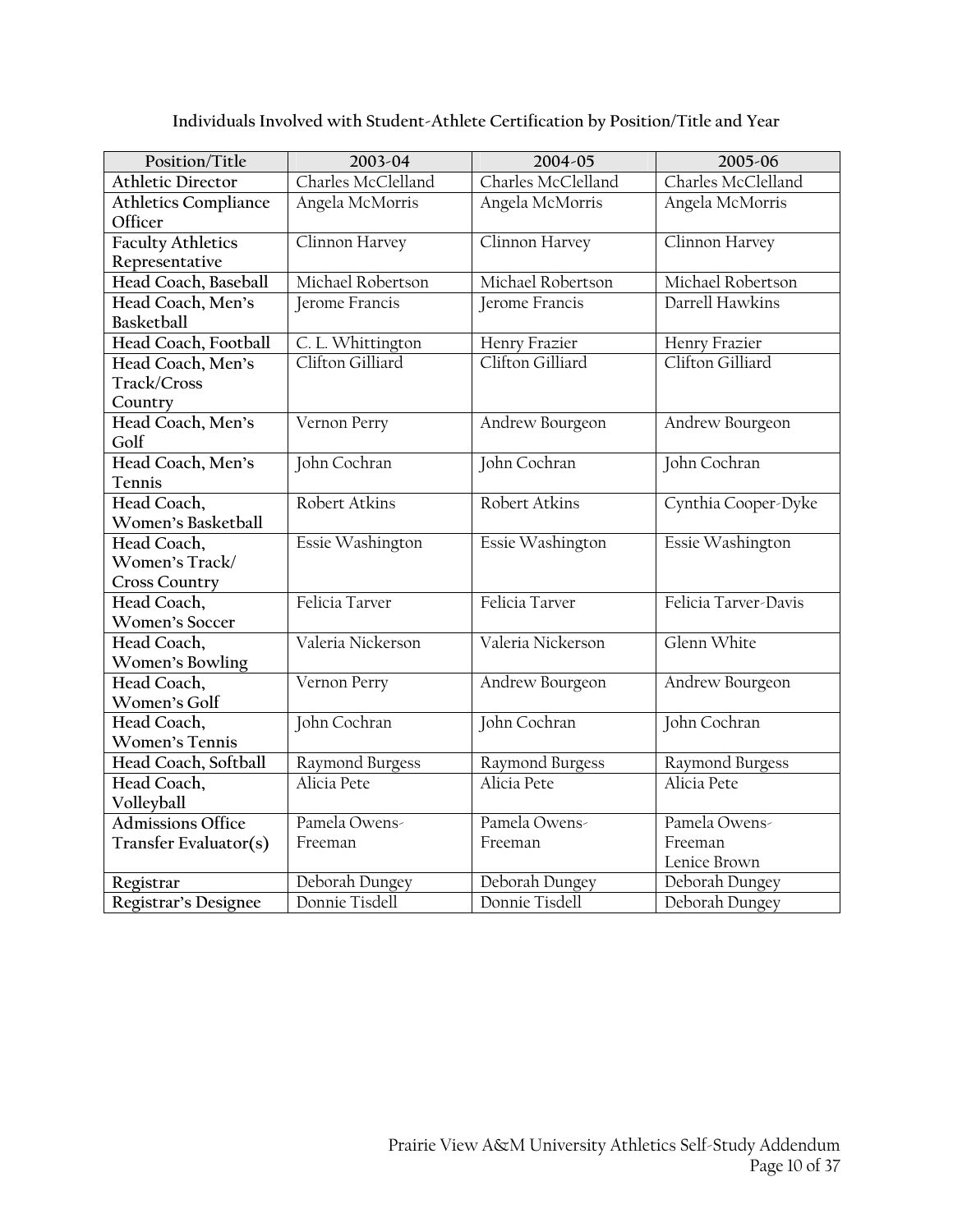**Identify and describe the academic standards and policies contained in the university's catalog/bulletin, athletics department manual, student-athlete handbook and/or institutional handbook for students. Describe exceptions, if any, to the institution's regular academic standards and policies applicable to the general student body (e.g., good academic standing, definition of minimum full-time status) that are available to student-athletes.** 

The University's catalog/bulletin provides academic standards and policies under each of the following headings by year as follows:

**Academic Year 2003-04** – "Academic Information and Regulations" (pages 49-72). The subtitles under this section include:

Credit from Sources Other than Prairie View A&M University Courses Correspondence and Extension Courses Military School Credit Credit Available Through Testing Advanced Placement Testing (National) Advanced Placement Testing (Local) College Level Examination Program (CLEP)

Texas Academic Skills Program (TASP)

General Academic Information Courses and Credits Registration and Advising Leaving the University after Registering Grading System Grade Reports Grading/Class Related Appeals Course Changes and Withdrawals Voluntary Withdrawal from a Course Voluntary Withdrawal from the University Withdrawal of Students Ordered to Military Active Duty Administrative Withdrawal General University Probation/Suspension Policy Class Attendance Policy

University Policy on Academic Dishonesty

Offenses and Disciplinary Actions

Offenses and Appropriate Disciplinary Actions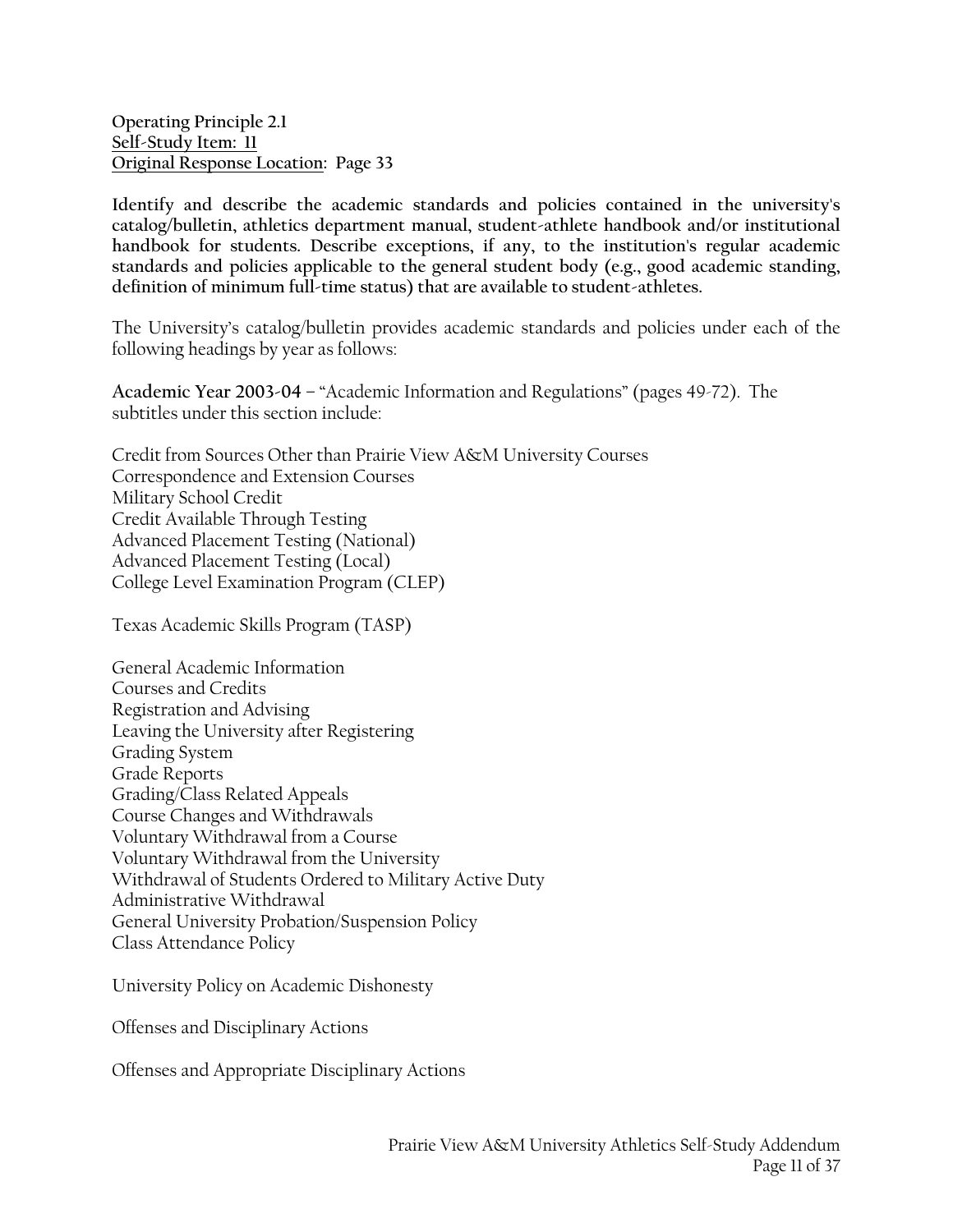The University's catalog/bulletin provides academic standards and policies under each of the following headings by year as follows:

**Academic Year 2003-04** – "Academic Information and Regulations" (pages 49-72). The subtitles under this section include:

Procedures in Academic Dishonesty Cases

Student Rights and Responsibilities in Academic Dishonesty Cases

Graduation Requirements

Application for Graduation

Ordering Transcripts

Honors Standards

Degree Majors and Minors

The Core Curriculum

**Academic Year 2004-05** – "Academic Information and Regulations" (pages 63-95). The subtitles under this section include:

Credit from Sources Other than Prairie View A&M University Courses Correspondence and Extension Courses Military School Credit Credit Available Through Testing Advanced Placement Testing (National) Advanced Placement Testing (Local) College Level Examination Program (CLEP)

Texas Success Initiative (TSI) [Changed from TASP in 2003-2004]

Quick THEA Information [Added from 2003-2004 and deleted in 2005-2006]

General Academic Information Courses and Credits Registration and Advising Leaving the University after Registering Grading System Grade Reports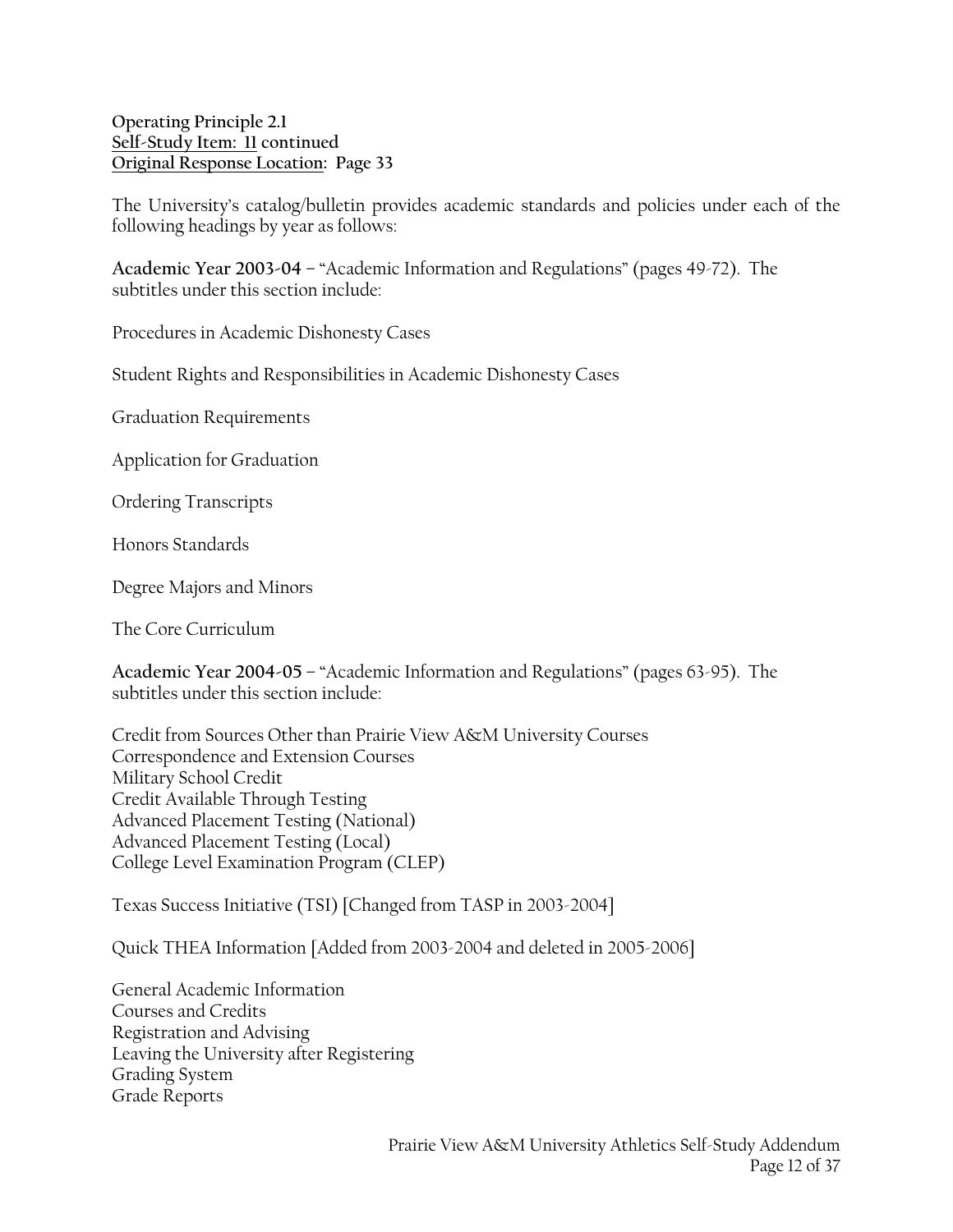**Academic Year 2004-05** – "Academic Information and Regulations" (pages 63-95). The subtitles under this section include:

Grading/Class Related Appeals Course Changes and Withdrawals Voluntary Withdrawal from a Course Voluntary Withdrawal from the University Withdrawal of Students Ordered to Military Active Duty Administrative Withdrawal General University Probation/Suspension Policy Class Attendance Policy

University Policy on Academic Dishonesty

Offenses and Disciplinary Actions

Offenses and Appropriate Disciplinary Actions

Procedures in Academic Dishonesty Cases Student Rights and Responsibilities in Academic Dishonesty Cases

Graduation Requirements

Application for Graduation

Ordering Transcripts

Honors Standards

Degree Majors and Minors

n) The Core Curriculum

**Academic Years 2005-2007** – "Academic Information and Regulations" (pages 94-136). The subtitles under this section include:

Credit from Sources Other than Prairie View A&M University Courses Correspondence and Extension Courses Military School Credit Credit Available Through Testing Advanced Placement Testing (National) Advanced Placement Testing (Local) College Level Examination Program (CLEP)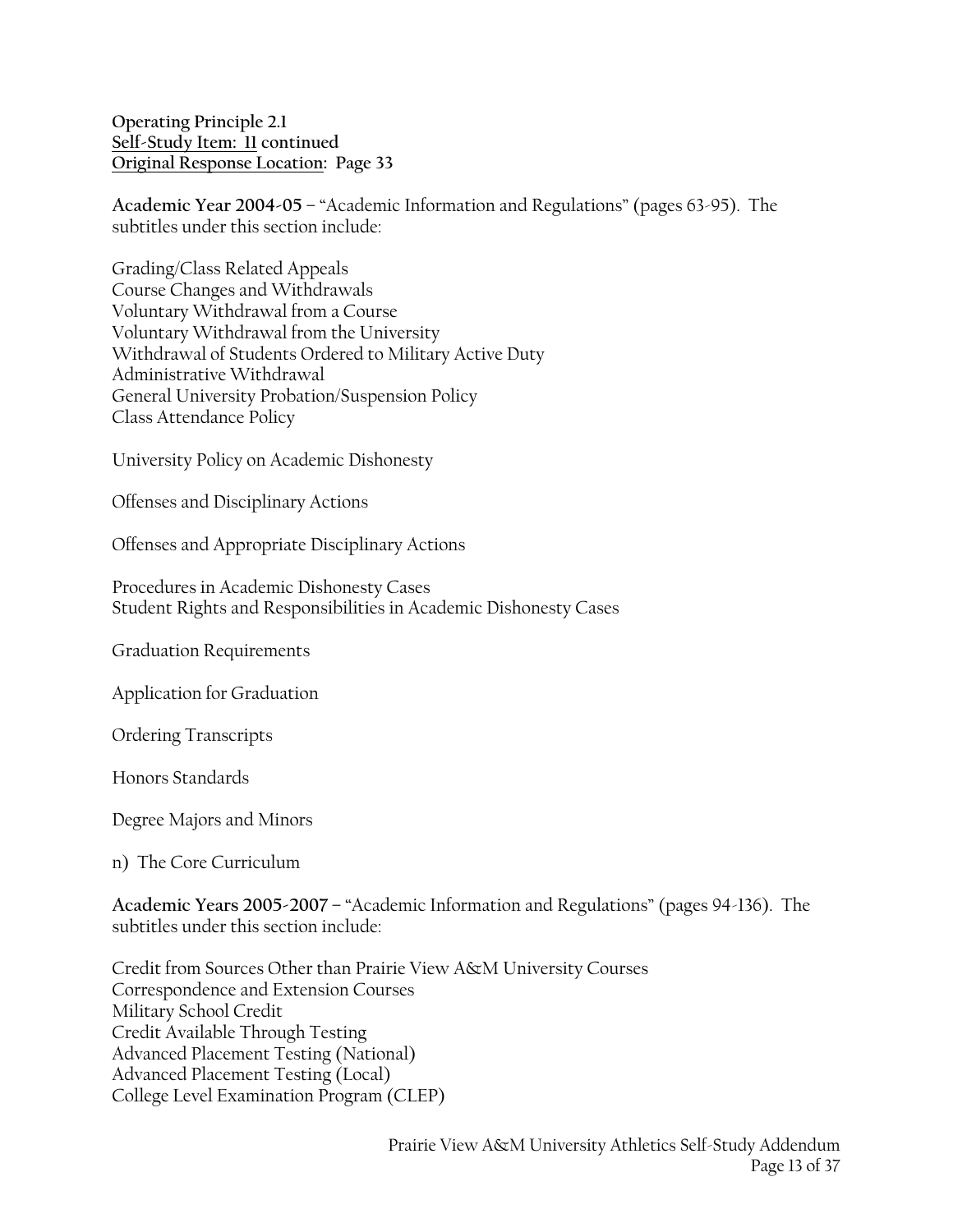**Academic Years 2005-2007** – "Academic Information and Regulations" (pages 94-136). The subtitles under this section include:

Texas Success Initiative (TSI)

General Academic Information Courses and Credits Registration and Advising Leaving the University after Registering Grading System Grade Reports Grading/Class Related Appeals Course Changes and Withdrawals Voluntary Withdrawal from a Course Voluntary Withdrawal from the University Withdrawal of Students Ordered to Military Active Duty Administrative Withdrawal General University Probation/Suspension Policy Class Attendance Policy

University Policy on Academic Dishonesty

Offenses and Disciplinary Actions

Offenses and Appropriate Disciplinary Actions

Procedures in Academic Dishonesty Cases Student Rights and Responsibilities in Academic Dishonesty Cases

Graduation Requirements

Application for Graduation

Ordering Transcripts

Honors Standards

Degree Majors and Minors

The Core Curriculum

Texas Community College Course Equivalents Accepted at Prairie View A&M University [Added from 2004-2005]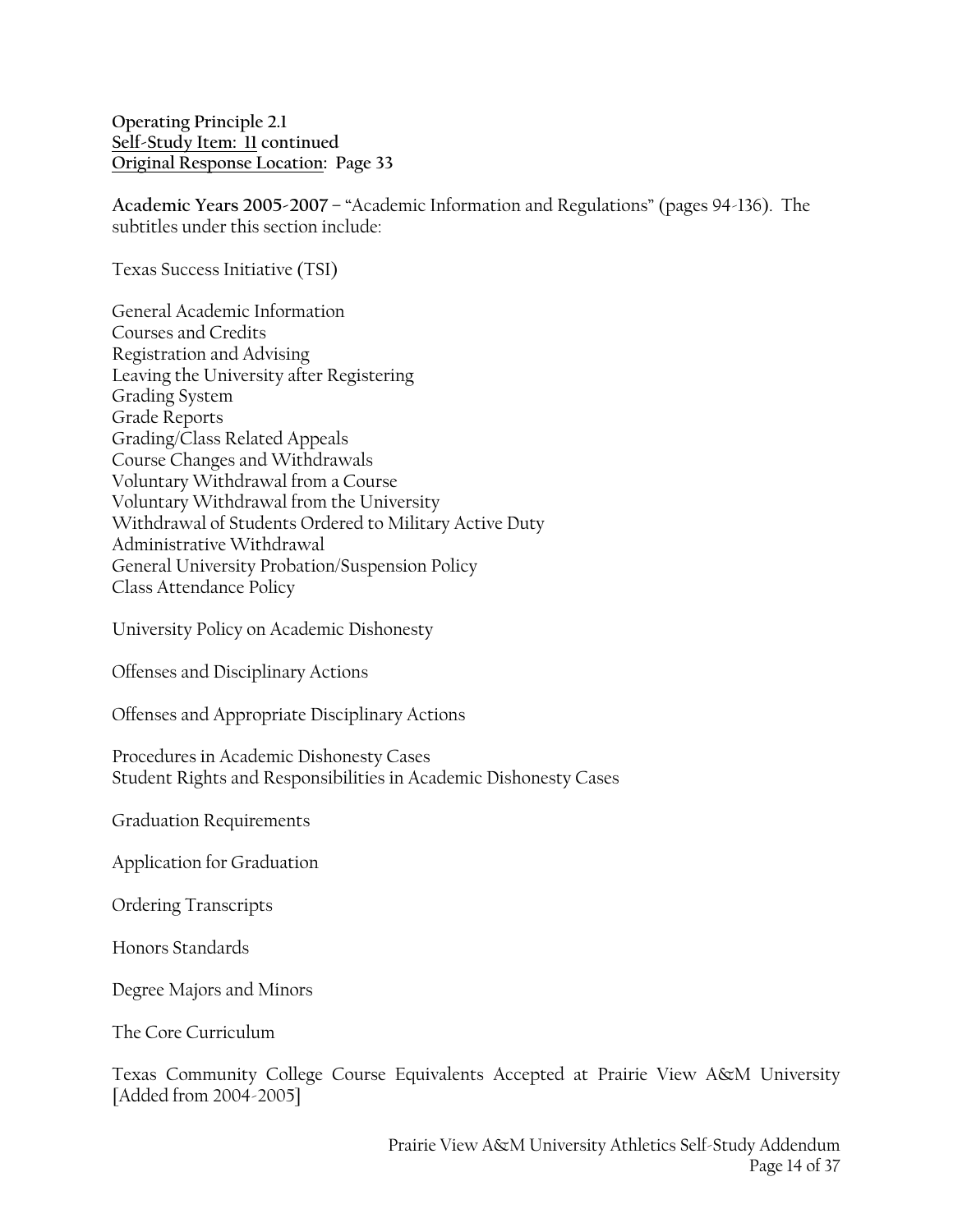Academic Information and Regulations appear in each publication of the Department of Athletics' manual, student-athlete handbook, and/or institutional handbook for students. In the event that publication of these manuals/handbooks is not completed in each academic year and/or does not cover the same academic years as the university catalog/bulletin, the university catalog/bulletin supersedes all other publications as the governing document.

As an example, using the reference cited in this standard, Good Academic Standing is referenced in the General Academic Information section under the heading, General University Probation/Suspension Policy. The reference states the following:

Failure to maintain minimum standards will cause a student to be placed on probation or suspension. Conditions governing probation and suspension are listed below:

Any student whose cumulative grade point average falls below 2.0 is placed on probation. Any student on probation who does not receive a 2.0 semester grade point average is suspended.

Any student on probation for three consecutive regular semesters is suspended. (This is possible if the student who has a cumulative grade point average earns a semester grade point average of 2.0 or above but does not raise the cumulative grade point average above 2.0). However, a student on probation who has earned a 2.0 or better for three consecutive semesters can appeal the suspension to the Admission and Academic Standards Committee before serving the suspension. A decision to continue the student's probation in lieu of suspension must be approved by the Provost and Vice President for Academic Affairs.

If a student's cumulative GPA drops below 1.00 at the end of any long semester (fall or spring), the student will be suspended.

5. The length of the first suspension is one regular semester. The second suspension is for one year. After a second suspension, a student must meet all academic requirements or be dismissed. Academic probation and suspension will be noted on the student's permanent record. Following suspension, a student is on probation for the next semester and, thus, is governed by the guidelines for students on probation (2003-2004 Catalog, p. 60).

In the 2004-05 and 2005-07 University catalogs, the same aforementioned items are cited on page 77 and page 110, respectively, with the following additional statement: "Students who are suspended are expected to strengthen their academic skills by pursuing credit or non-credit courses or programs related to their academic or career objectives, or engage in other activities that can positively impact students' suspension".

In the second example, a definition of Minimum Full-time Student is provided under General Academic Information – Courses and Credits – Course Loads as follows: "The normal full time course load ranges from 12 semester hours to 18-semester hours per semester during the regular academic year and six to seven semester hours during a five-week summer term. Undergraduate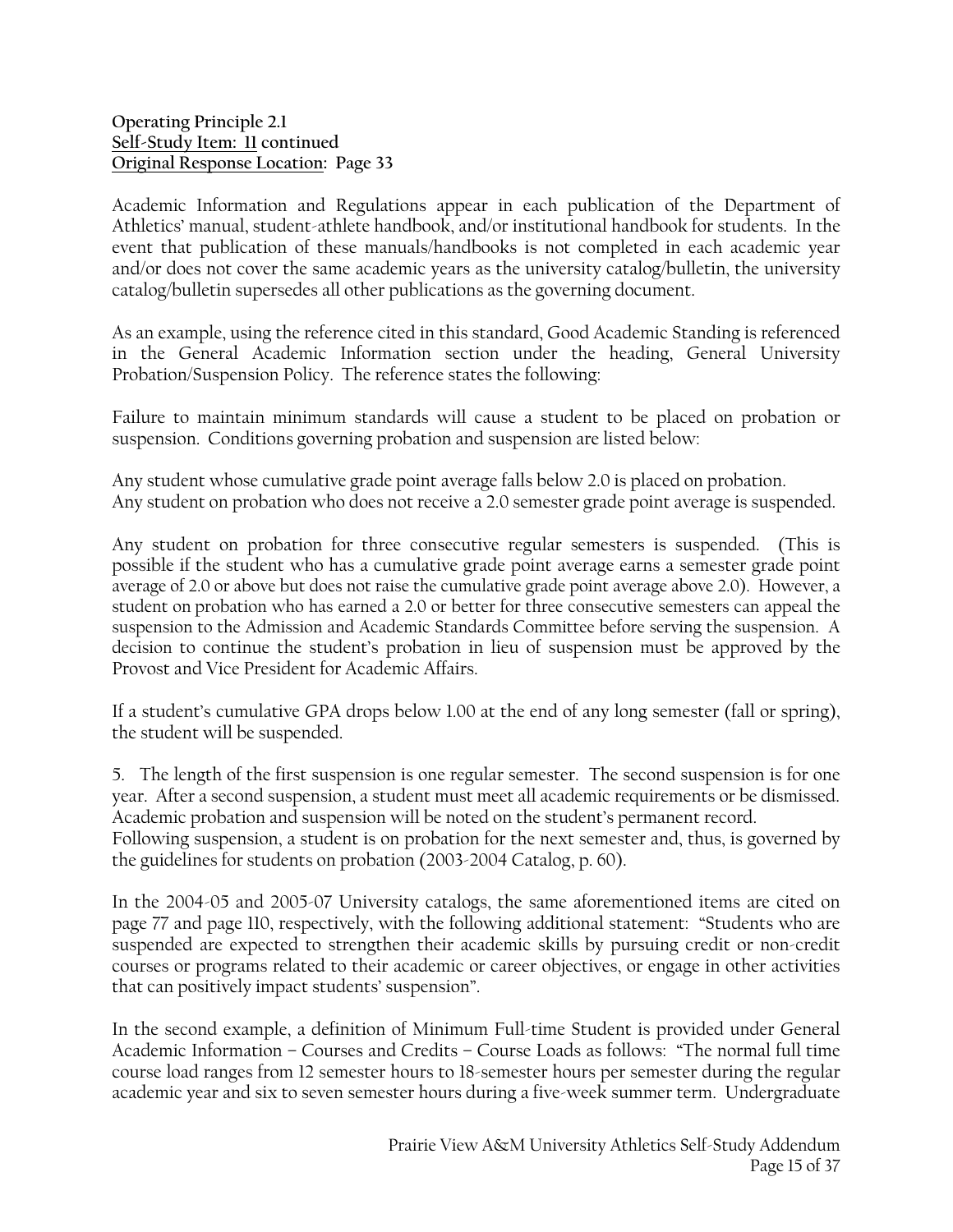students required to enroll in one or more developmental courses as a result of placement examinations are restricted to a maximum of 15 credit hour course loads in a regular semester and 6 semester hours in a five-week summer term. The total credit hours earned for the two summer sessions may not exceed fourteen" (2003-2004 Catalog, p. 54).

In the 2004-05 and 2005-07 University Catalogs, the last sentence of the aforementioned statement changed as follows: The total credit hours earned for the two summer sessions may not exceed twelve" (2004-2005 Catalog, p. 69; 2005-07, p. 102).

Additionally, under the same General Academic Information heading is a reference to the Classification of Students as follows:

"Freshman: A student who has enrolled in regular college work but has earned fewer than 30 semester credit hours. Developmental/Remedial/Study Skills courses do count towards fulltime status and course loads, but not classification.

Sophomore: A student who has earned 30 to 59 semester credit hours.

Junior: A student who has earned 60 to 89 semester credit hours.

Senior: A student who has earned at least 90 semester credit hours" (2003-2004 Catalog, p. 55; 2004-05 Catalog, p. 69; 2005-07, p. 102).

There are no exceptions noted in either document specific to student-athletes.

**Operating Principle 2.1 Self-Study Item: 13 Original Response Location: Page 34** 

**Describe the procedures used by the institution to monitor missed class time for studentathletes.** 

The University Catalog cites under General Academic Information a Class Attendance Policy as follows: "Prairie View A&M University requires regular class attendance. Attending all classes supports full academic development of each learner whether classes are taught with the instructor physically present or via distance learning technologies such as interactive video. Excessive absenteeism, whether excused or unexcused, may result in a student's course grade being reduced or an assignment of a grade of "F". Absences are accumulated beginning with the first day of class during regular semesters and summer terms. Each faculty member will include the University's attendance policy in each course syllabus" (University Catalog, 2003-04, p. 60; 2004-05, p. 77; 2005-07, p. 111).

Additionally, the Catalog cites Special Provisions for Students in Developmental (Remedial) Courses as follows: "State law of Texas (The Texas Higher Education Coordinating Board Policies, Subchapter P, 5.316) requires that students who fail any portion of the TASP test "both enroll in and participate" continuously in developmental course work until the TASP requirement has been satisfied. Excessive absenteeism from developmental courses can result in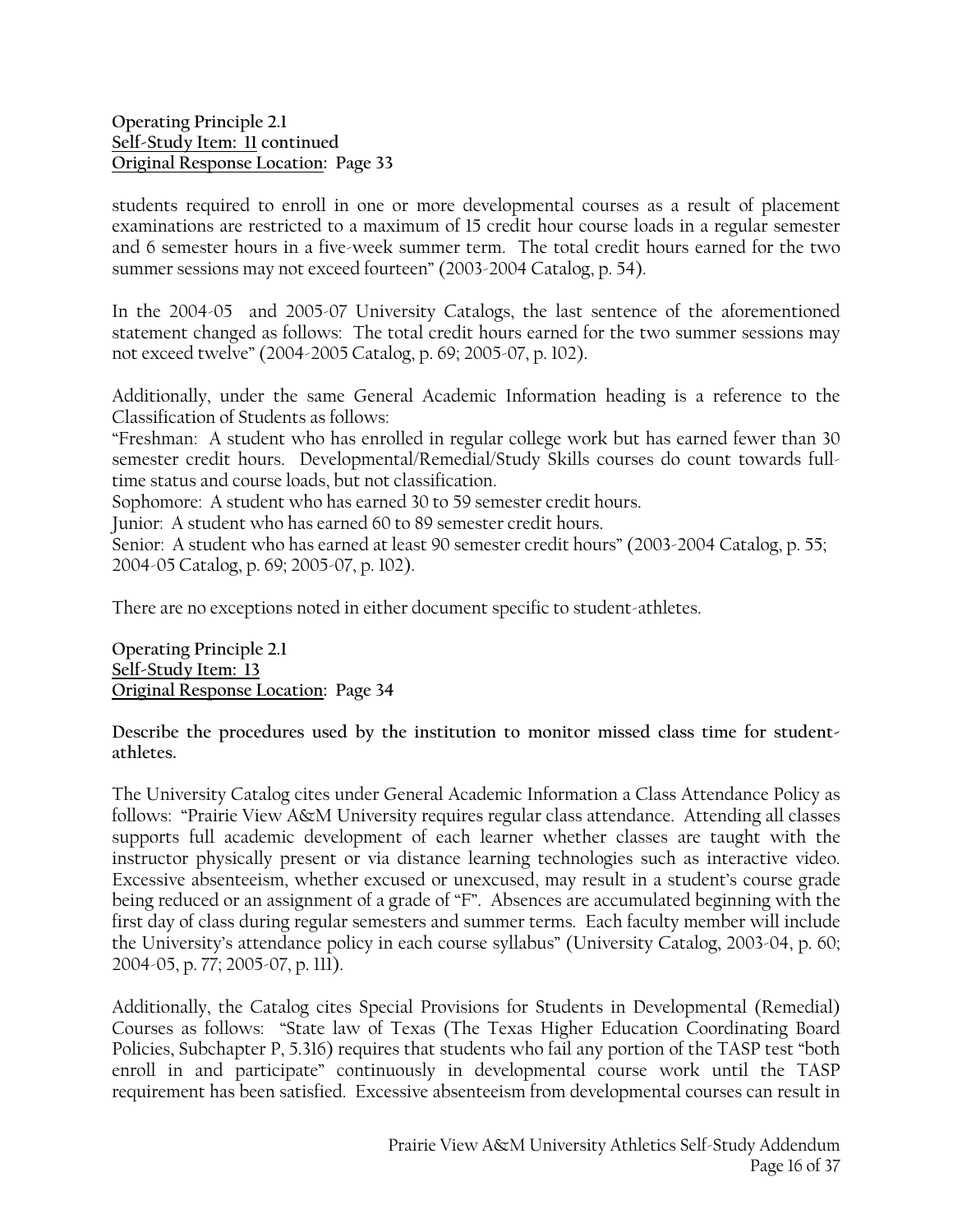the student's dismissal from the University. Accumulation of one week of unexcused absences (the number of clock hours equivalent to the credit for the course) constitutes excessive absenteeism (University Catalog, 2003-04, p. 60).

In the 2004-05 and the 2005-07 University catalogs, the Special Provisions for Students in Developmental (Remedial) Courses is not cited.

The description of Excessive Absences, cited in a separate entry indicates that "Accumulation of one week of unexcused absences (the number of clock hours equivalent to the credit for the course) constitutes excessive absenteeism. The instructor is not required to accept assignments as part of the course requirements when the student's absence is unexcused" (2003-2004 University Catalog, p. 61; 2004-05, p. 78; 2005-07, p. 111).

An absence due to illness, attendance at university approved activities, and family or other emergencies constitute excused absences and must be supported by documentation presented to the instructor prior to or immediately upon the student's return to class. Students are always responsible for all oral and written examinations as well as all assignments (e.g., projects, papers, reports) (2003-2004 University Catalog, p. 61; 2004-05, p. 77; 2005-07, p. 111).

The policy is communicated to all staff, student-athletes, and athletic staff via the University Catalog. All course syllabi are to include the policy, and the student-athletes are made aware of the policy through an additional medium, the Student-Athlete Policy and Procedures Manual. The procedures for monitoring missed class time are the same for all students.

**Operating Principle 2.2 Self-Study Item: 2 Original Response Location: Pages 37-38** 

**List all actions the institution has completed or progress it has made regarding all plans for improvement/recommendations developed by the institution during its first-cycle certification process as they relate to Operating Principle 2.2 (Academic Support). Specifically include: (a) the original plan; (b) the actions(s) taken by the institution; (c) the date(s) of the action(s); (d) actions not taken or not completed; and (e) explanations for partial completion. Please note, the institution will not be required to fulfill an element of a first-cycle plan if the element does not affect conformity with an operating principle.** 

The Department of Athletics Academic Enhancement Computer Laboratory was initially established with computers provided for the lab in Fall 1997. Additional computers were provided, expanding the size of the lab. The lab is consistently updated, sustaining the currency of the equipment. Recently, the University determined that resources shall be allocated by each department to help ensure that computers are replaced on a five-year cycle to help sustain currency. This improvement plan is not a plan unique or specific to the Department of Athletics Academic Enhancement Computer Lab but a plan that is University-wide.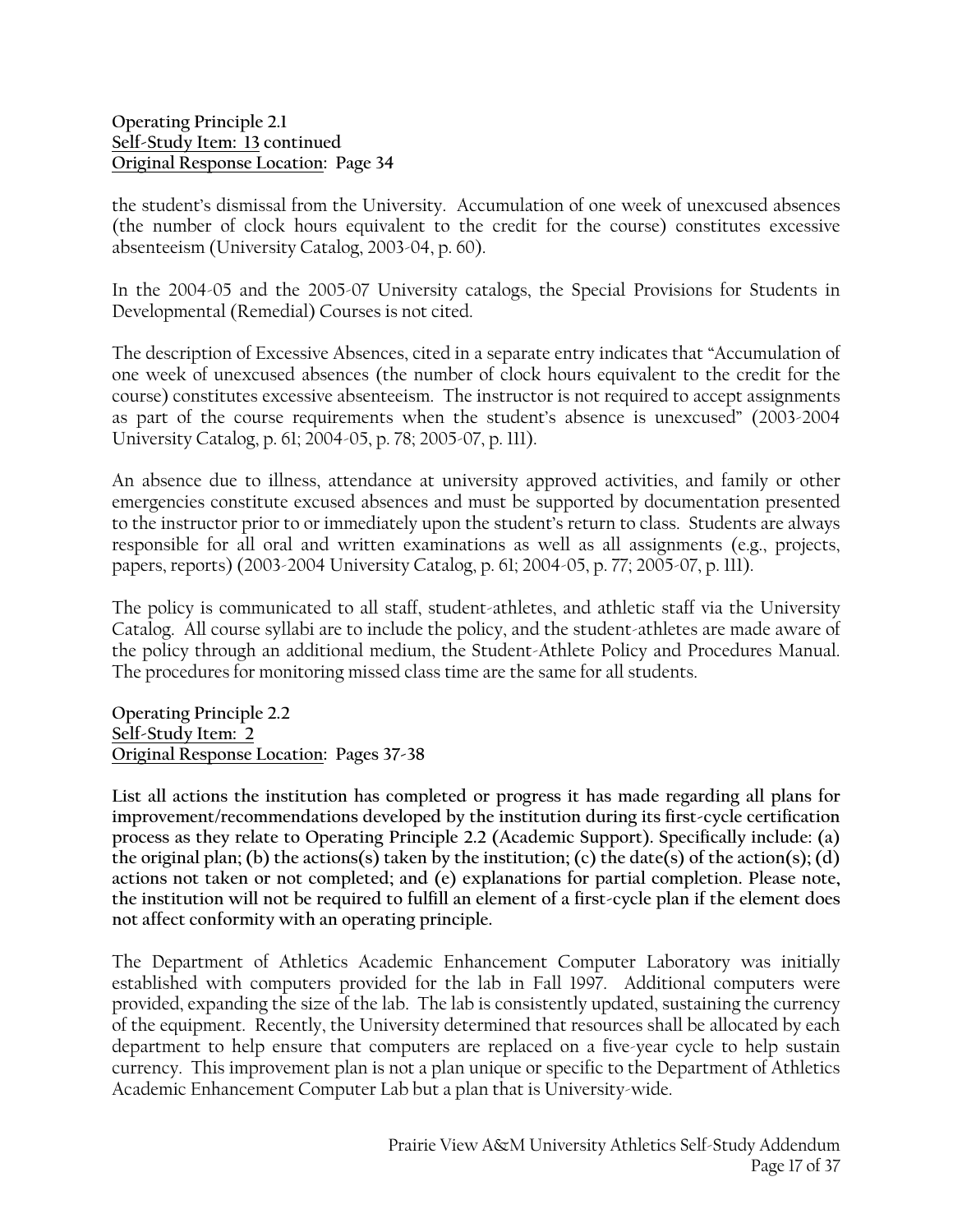# Academic Integrity

# **SPECIAL-ADMISSIONS INFORMATION**

For Freshman Students Generally and Freshman Student-Athletes on Athletics Aid, By Year

|         | Sport Group (Freshman) |                             |                                                          |          |                     |          |                                 |                                              |                       |                                   |                            |
|---------|------------------------|-----------------------------|----------------------------------------------------------|----------|---------------------|----------|---------------------------------|----------------------------------------------|-----------------------|-----------------------------------|----------------------------|
|         | Year                   | All<br>Freshman<br>Students | All Freshman<br>Student-<br>Athletes on<br>Athletics Aid | Baseball | Men's<br>Basketball | Football | Men's<br>Track/Cross<br>Country | Men's Other<br>Sports and<br>Mixed<br>Sports | Women's<br>Basketball | Women's<br>Track/Cross<br>Country | Women's<br>Other<br>Sports |
| $\%$ of | 2003-2004              | 46%                         | 34%                                                      | 11%      | 67%                 | 33%      | $0\%$                           | 0%                                           | 20%                   | 83%                               | 23%                        |
| Special | 2004-2005              | 46%                         | 36%                                                      | 25%      | 0%                  | 41%      | 50%                             | 50%                                          | 33%                   | 33%                               | 27%                        |
| Admits  | 2005-2006              | 35%                         | 22%                                                      | 100%     | $0\%$               | 24%      | 40%                             | 0%                                           | $0\%$                 | 14%                               | 20%                        |

Name of person completing this chart: <u>Ms. Mary Gooch</u> Titles: Director of Undergraduate Admission

Name of person completing this chart: Ms. Nicole Woods Titles: Administrative Assistant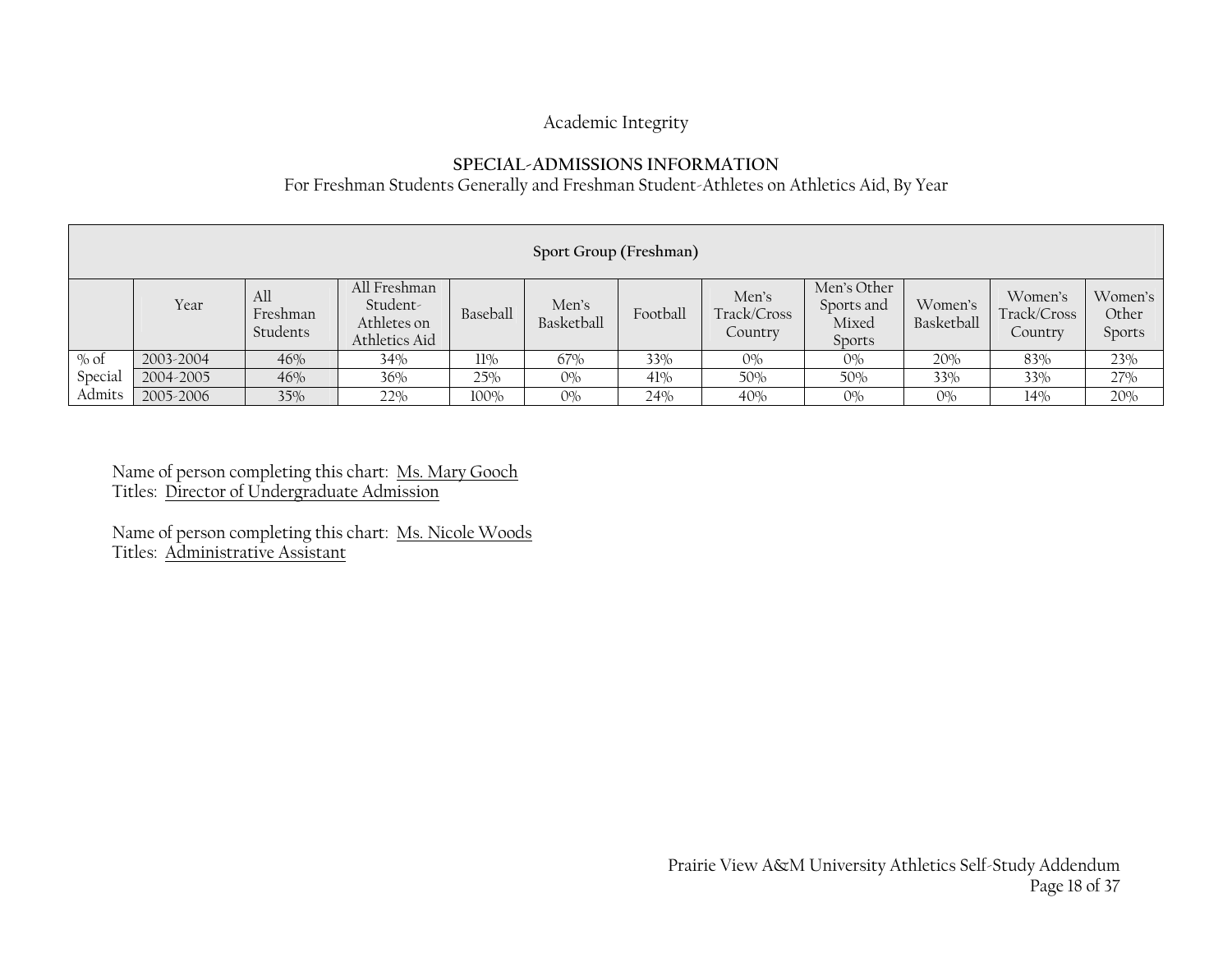**Equity and Student-Athlete Welfare**  Dr. Lauretta F. Byars, Chairperson Dr. Kelvin K. Kirby, Co-Chairperson

**Operating Principle 3.1 Self-Study Item: 1 Original Response Location: Page 54** 

**List all "corrective actions," "conditions for certification" or "strategies for improvement" imposed by the NCAA Division I Committee on Athletics Certification in its first-cycle certification decision (if any) as they relate to Operating Principle 3.1 (Gender Issues). In each case, provide: (a) the original "corrective action," "condition" or "strategy" imposed; (b) the action(s) taken by the institution; (c) the date(s) of the action(s); and (d) an explanation for any partial or noncompletion of such required actions. Please note, the institution is not required to respond to recommendations for required actions developed by the peer-review team unless those same recommendations were adopted by the Committee on Athletics Certification.** 

The following strategies for improvement were developed from the first-cycle to correct gender issues. Issue items 1, 3, 4 and 5 are addressed as required.

Item 1: Scholarship money spent on men basketball versus women basketball is not equitable.

- a. Original corrective strategy: (1) Reduce out-of-state men recruits, (2) Provide a breakdown of out-of-state waiver allotment, and (3) Conduct fund raising efforts to increase scholarships.
- b. Actions taken by the institution: The Department of Athletics conducts annual analyses and reviews to create a fair and equitable situation in the awarding scholarships to student-athletes. As of spring 2006, seven women basketball players received scholarships. The number of out-ofstate waivers requested for student-athletes is closely monitored with the focus on deceasing over time. From 2002, the amount of scholarship dollars for female student-athletes increased by approximately 49%, while the male student-athlete scholarships increased by approximately 54%. From 2004 to 2006, the female student-athlete population was approximately 35% of the male student-athlete population, and the amount of scholarships awarded to female studentathletes on an annual basis was approximately 35% or higher of the total scholarships awarded.
- c. Dates action taken: 2002 through 2006.
- d. Explanation for any partial or non-completion of strategy: None.

Item 3: Scheduling of facilities needs to reflect equitable opportunities for the weight room.

- a. Original corrective strategy: All coaches to supply the graduate assistant with a copy of the weight room schedule for all sports.
- b. Actions taken by the institution: The weight room is scheduled through Mr. Tompkins, the facilities and equipment manager for the Department of Health and Human Performance. Access is controlled, and fair usage is maintained.
- c. Dates action taken: 2003 through 2006.
- d. Explanation for any partial or non-completion of strategy: None.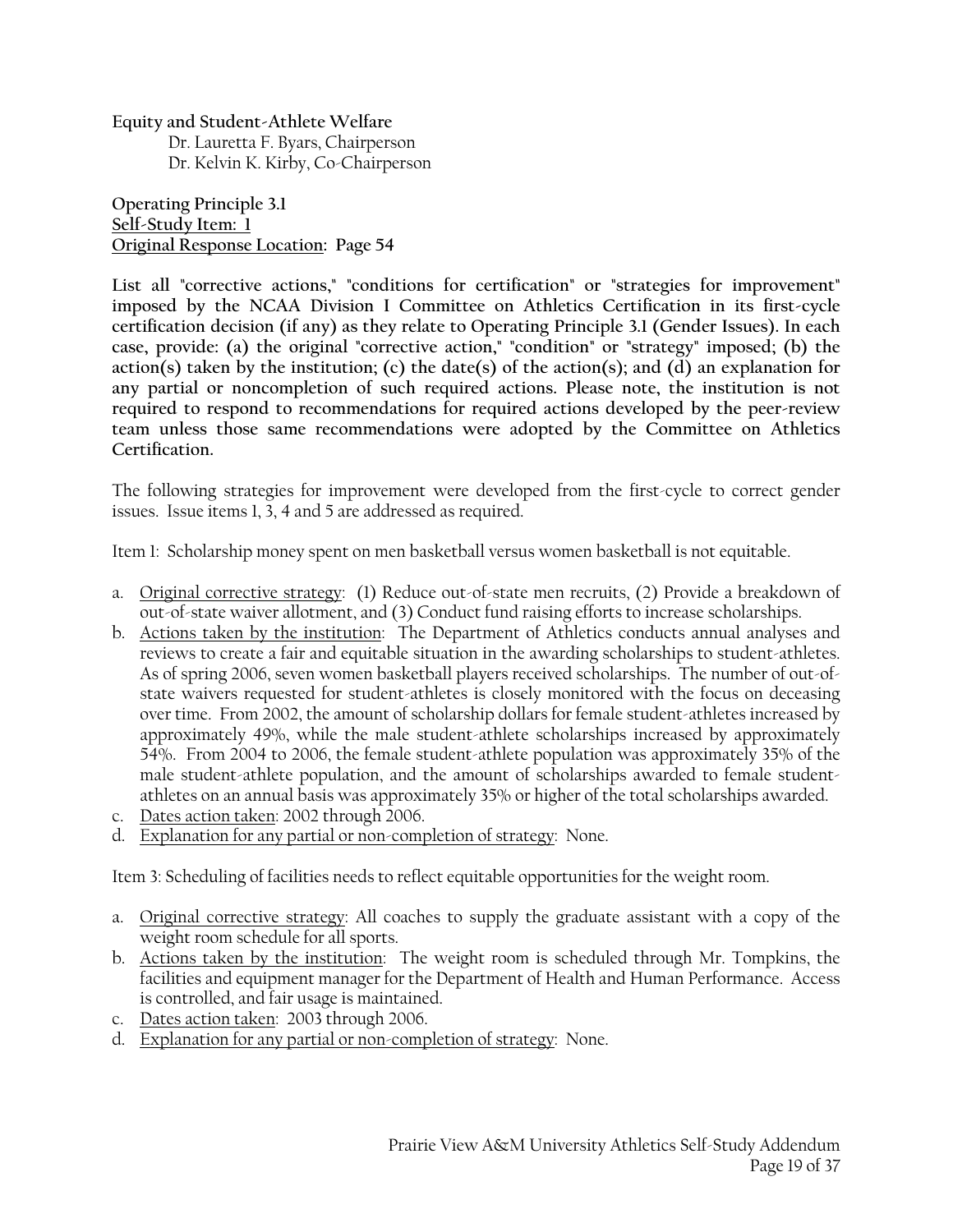Item 4: Equity contestants.

- a. Original corrective strategy: Upgrade recruiting of female athletics to assure equity in the number of women sports, especially basketball and track.
- b. Actions taken by the institution: (1) In the fall of 1996, the Department of Athletics increased the number of female sports startups and hired three new female assistant coaches. Additionally, the Department of Athletics incorporated into its athletic women's program NCAA Division I level Softball. (2) The Department of Athletics in 1998 began to highlight its accomplishments in female sports by actively promoting successes in women's basketball, women's soccer, women's track, softball, rack and volleyball. (3) The Department of Athletics appointed a female Assistant Athletic Director as recruiting coordinator for all sports. (4) In 2002, the Department of Athletics appointed an Assistant Athletic Director for Female Sports as the recruiting coordinator for all sports. (5) The Department of Athletics recently hired a head women's basketball coach as a full-time coach with no teaching duties. Currently, there are ten women sports conference affiliations which include women's indoor track and women's outdoor track.
- c. Dates action taken: 1996, 1997, 1998, 2002 through 2005.
- d. Explanation for any partial or non-completion of strategy: None.

Item 5: Equity on salaries.

- a. Original corrective strategy: Realign head coaches salaries where needed.
- b. Actions taken by the institution: In 2003, equity increases for women's basketball, soccer, track, and volleyball sports were granted. Article III, Section C of the Department of Athletics Policies and Procedures provides, in table form, proposed coaches' salaries based on years of experience. The table indicates that the proposed compensation for head and assistant coaches for like male and female sports will be same.
- c. Dates action taken: 2003 through 2006.
- d. Explanation for any partial or non-completion of strategy: None.

**Operating Principle 3.1 Self-Study Item: 2 Original Response Location: Page 54** 

**Report on the implementation of the plan to address gender-equity issues developed by the institution during its first-cycle certification process. Specifically, include: (a) the original plan, (b) the action(s) taken by the institution, (c) the date(s) of actions(c) not taken or completed, and (e) explanation(s) for partial completion. [Please note: within gender-equity written plans, specific numerical targets may place an institution at legal risk and are not expected nor should they be included in an institution's written plan. If an institution's has already submitted a plan to the committee that includes specific hiring numbers, the committee will not hold the institution accountable for achieving those specific numerical targets. Rather, the committee advises institutions to submit plans that have broad, flexible non-numeric hiring goals.]**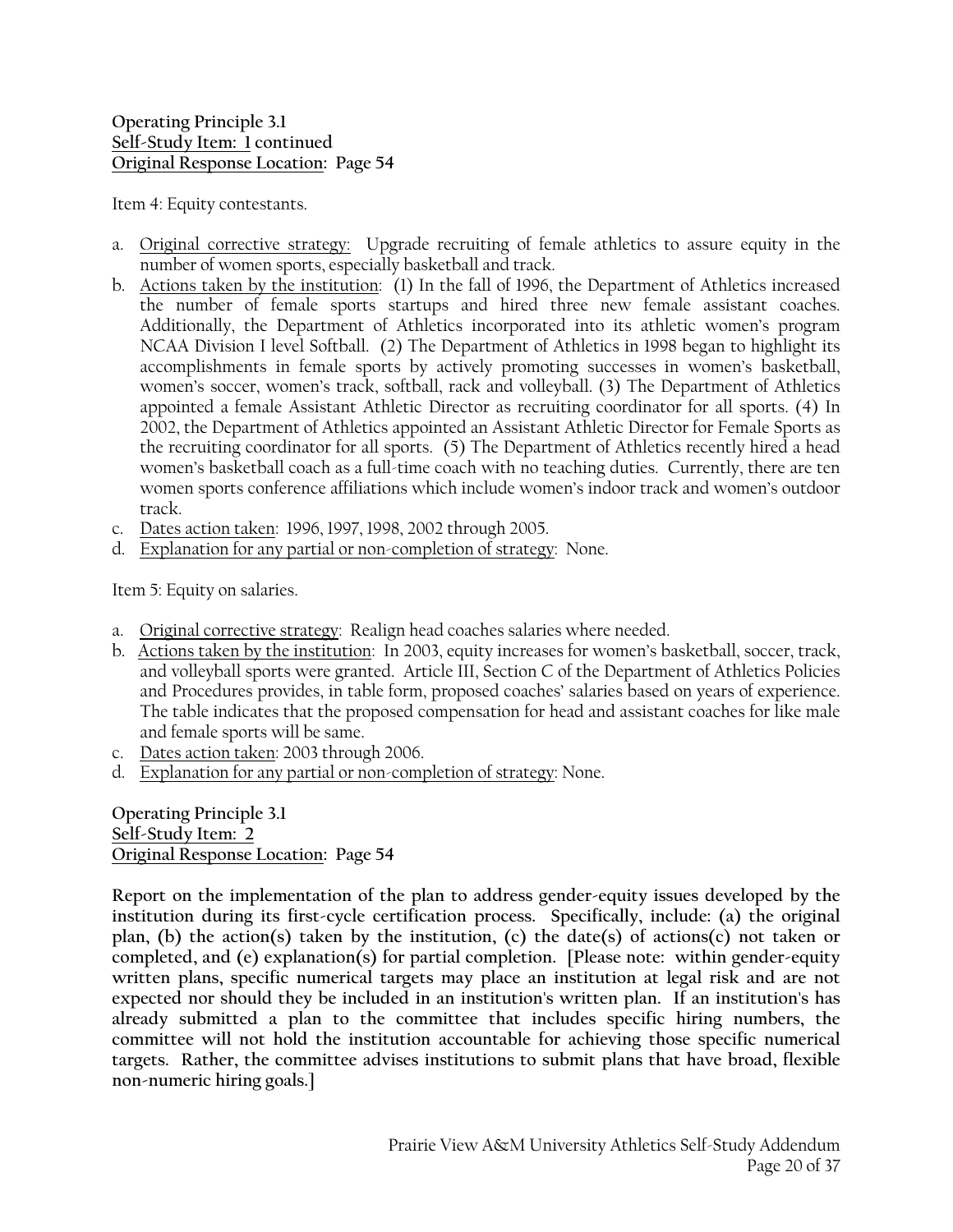The following strategies for improvement were developed from the first-cycle to correct gender issues. Issue items 6 and 8 are addressed to demonstrate the full end results from the first-cycle plan were completed.

Item 6: Media exposure of women's programs needs to be equitable.

- a. Original corrective strategy: Sports Information Director provides a media guide for these women's sports: volleyball, basketball, softball, and bowling. A marketing and promotional plan for women's sports will be developed.
- b. Actions taken by the institution: The Assistant Sports Information Director for Female Sports, hired in fall of 2004, is responsible for focusing greater visibility on women's sports. For example, he increased media coverage and press releases for female sports. He has also developed web pages with detailed information on women's sports, which can be viewed under the news of the Department of Athletics webpage. A media guide was developed for women's basketball, and women sports are also covered during the release of sports bulletins and press releases. Highlights of significant achievements in women's sports are posted on the University's website for a designated period of time for public information. The Department of Athletics is currently seeking to hire an Assistant Director for Sports Information.
- c. Dates action taken: 2004 through 2006.
- d. Explanation for any partial or non-completion of strategy: None.

Item 8: Scholarship levels for the under-represented sex.

- a. Original corrective strategy: Provide five scholarships for bowling.
- b. Actions taken by the institution: The Department of Athletics has continued the effort to increase scholarships for female student-athletes. The department recently awarded five scholarships, and during spring 2006, awarded scholarships to approximately fifty-eight female student-athletes.
- c. Dates action taken: 2002 through 2006.
- d. Explanation for any partial or non-completion of strategy: None.

**Operating Principle 3.3 Self-Study Item: 6 Original Response Location: Page 82** 

**Describe the institution's process for conducting the student-athlete exit interviews required by NCAA Constitution 6.3.2 and the means by which this information is used to better the student-athlete experience. Describe other avenues available to student-athletes to provide input.** 

Prairie View A&M University's Assistant Athletic Director for Female Sports conducts exit interviews with graduating student-athletes, except for women's volleyball, which is conducted by Coach Felicia Tarver-Davis. The graduating student-athlete is required to complete a Student-Athlete Exit Interview Questionnaire, which covers eight areas of concern: Personal History, Coaching, Athletic Activities, Gender Issues, Facilities and Services, Regulations (National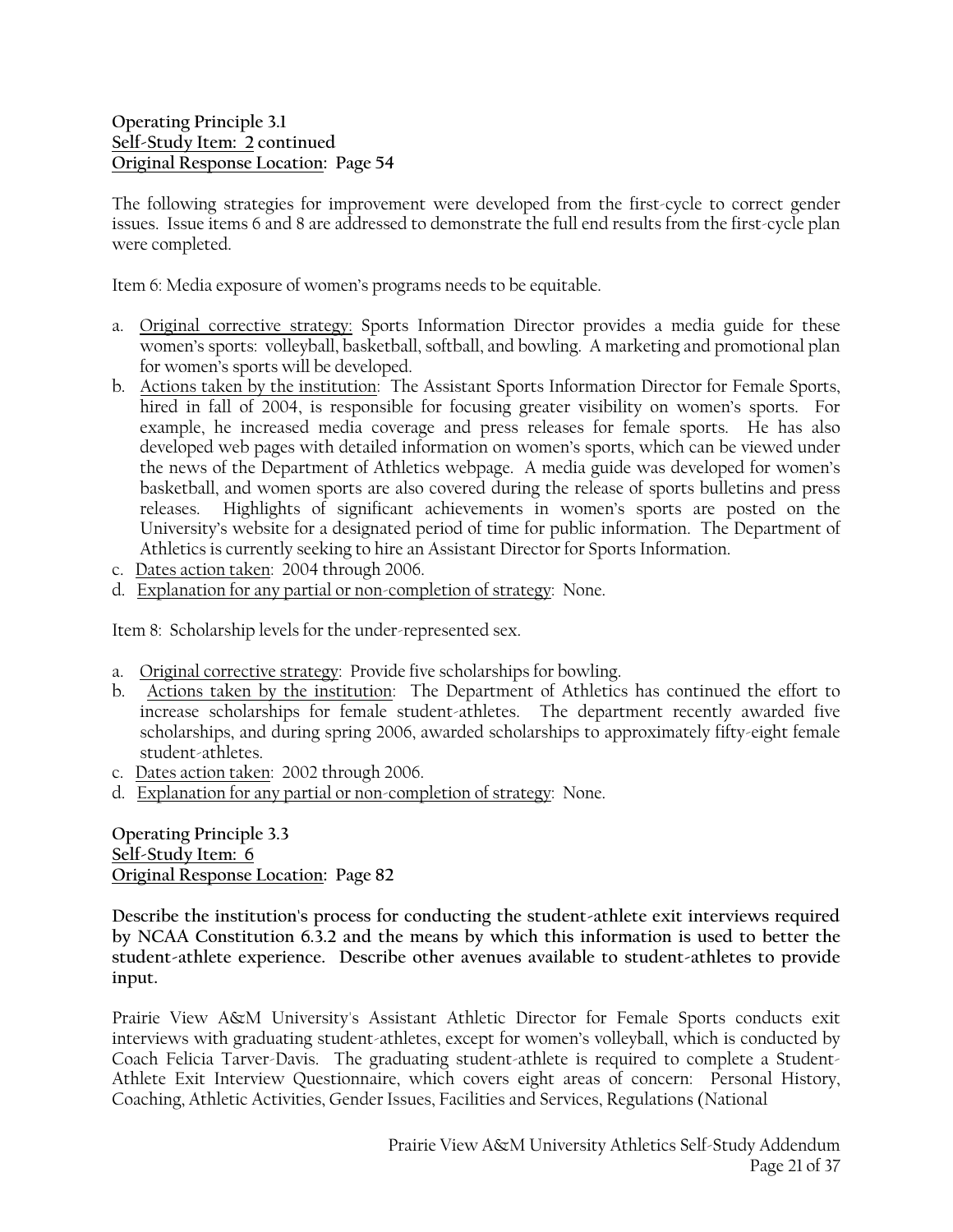Collegiate Athletic Association, Conference, et cetera), Academic Issues, and Extracurricular Activities. (The section on Evaluation in the Operating Principle 3.2 Plan for Improvement indicates as a measurable goal that the Department of Athletics will "Evaluate the effectiveness of diversity recruitment and retention", and in doing so, a ninth area of concern should be added to the survey to assess minority issues.) Once the graduating student-athlete completes the questionnaire, a formal face-to-face exit interview takes place further expounding on topics from the completed Student-Athlete Exit Interview Questionnaire. Per the Assistant Athletic Director for Female Sports, exit interviews for student-athletes who are graduating at the conclusion of a spring semester or a summer session are conducted prior to the conclusion of the spring semester; no exit interviews are conducted for student-athletes who graduate at the conclusion of the fall semester. The interview discussions are held in strict confidence.

Examples of questions taken from the Student-Athlete Exit Interview Questionnaire which reflect Prairie View A&M University's commitment to the academic success of its student athletes and its effectiveness of institutional mechanisms to monitor the welfare of student-athletes include:

50. Indicate whether academic support unit assistance was available to you when you needed it by placing an "X" on the scale below:

| Always reliable     | Rarely available |
|---------------------|------------------|
| Often available     | Never available  |
| Sometimes available |                  |

55. What do you believe were the weaknesses or areas that need improvement in your field of study?

56. Rate your athletics experience at this institution by placing an "X" on the scale below:

| Good                 | Poor       |
|----------------------|------------|
| Average              | No opinion |
| <b>Below Average</b> |            |

61. Rate your athletics experiences at this institution by placing an "X" on the scale below:

| Good                 | Poor       |
|----------------------|------------|
| Average              | No opinion |
| <b>Below Average</b> |            |

Explain.

62. If you were being recruited from high school, would you choose to attend this institution again?  $Yes$  No\_\_\_\_\_\_

Explain.

The Assistant Athletic Director for Female Sports analyzes the information collected from these interviews and shares the results with the Athletic Director. It is the recommendation of the Equity and Student Athlete Welfare Subcommittee that information obtained from the Exit Interviews is summarized in a manner that will likewise provide constructive feedback to the Athletic Council.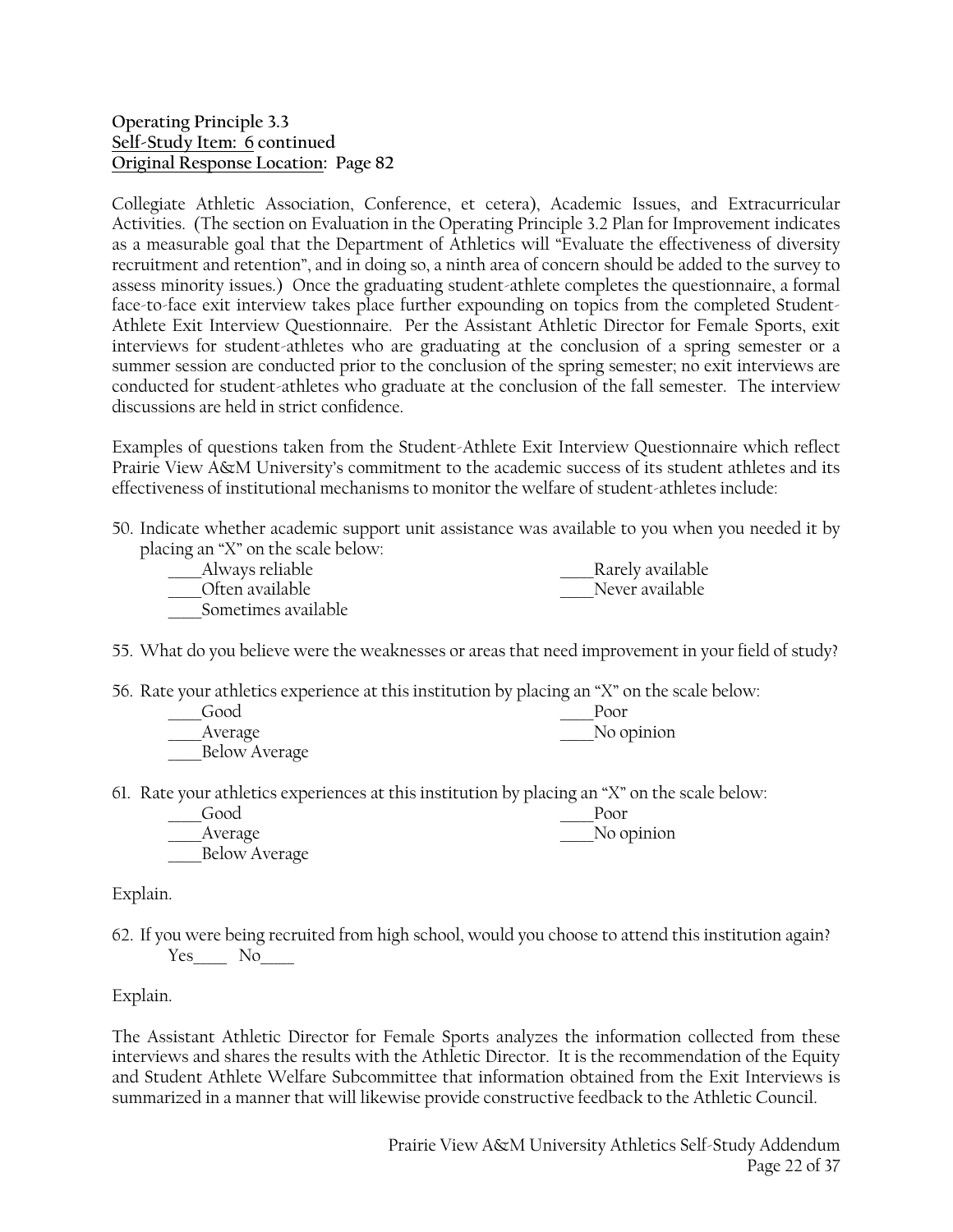**Operating Principle 3.3 Self-Study Item: 7 Original Response Location: Page 83** 

**Describe the institution's and/or athletics department's written grievance and/or appeals procedures available to student-athletes in areas mandated by National Collegiate Athletic Association legislation (i.e. financial aid and transfers) and in other areas (e.g. harassment, hazing, abusive behavior, sexual orientation). Also, identify the individual(s) responsible for overseeing the administration of the grievance and/or appeals procedures and describe the means by which the grievance and/or appeals procedures are communicated to studentathletes and staff.** 

# **Financial Aid**

Student-athletes are informed in the Student-Athlete Policies and Procedures Manual of the appeals and hearing procedures for financial aid. The student-athlete is informed in writing by the Assistant Director of Scholarships, Ms. Linda Durham, Scholarship Director, when his/her athletic aid is to be reduced or not renewed for the upcoming year or cancelled during the period of award. The written notification will inform the student of the procedures for requesting a hearing and a copy of the institutions policies and procedures, including the deadline by which the student-athlete must request the hearing.

#### **Transfer**

The Grievance/Appeals Procedure for Transfer Student-Athletes is published in the Student-Athlete Policies and Procedures Manual. If a student-athlete wishes to transfer to another university, then the student-athlete must notify the Athletic Department in writing of his/her intention and request a letter to grant a release. The Department of Athletics has ten days to respond, and the studentathlete may appeal the decision to the Transfer Student Appeal Board, which makes the final decision. Ms. Linda Durham, Director of Scholarships, is responsible for coordinating the transfer appeals.

#### **Harassment, Hazing, Abusive Behavior, and Sexual Orientation**

The Student Athlete Policies and Procedures Manual states, that Prairie View A&M University "prohibits all forms of discrimination, to include discrimination on the basis of age, color, disability, ethnic origin, national origin, religion, race, sex, sexual orientation, or veteran status. Included in this is the prohibition against discrimination on the basis of sex with regards to participation in educational programs or activities, as defined by Title IX of the Educational Amendments of 1972. PVAMU prohibits retaliation against anyone who files a complaint or participates in an investigation concerning discrimination." The Director of Equal Opportunity and Affirmative Action, Renee Williams, is responsible for insuring the University's Compliance with this policy.

Student Grievances Procedures/Discrimination are also outlined in the Prairie View A&M University Administrative Procedures Manual. The recent publication of a Prairie View A&M University Student Calendar, 2006-2007 provides a detailed description of the process which is listed in the Table of Contents. According to the Student Calendar, Dr. Kelvin Kirby, Associate Vice President for Student Affairs is responsible for reviewing and investigating or designating a person or persons to review and investigate the problem, issue or concern. The goal is to provide the student a response within ten working days. If additional time is needed to perform the investigation, the student is informed in writing, and the expected closure date is included in the notification. Student-athletes are informed that this information is available in the **Operating**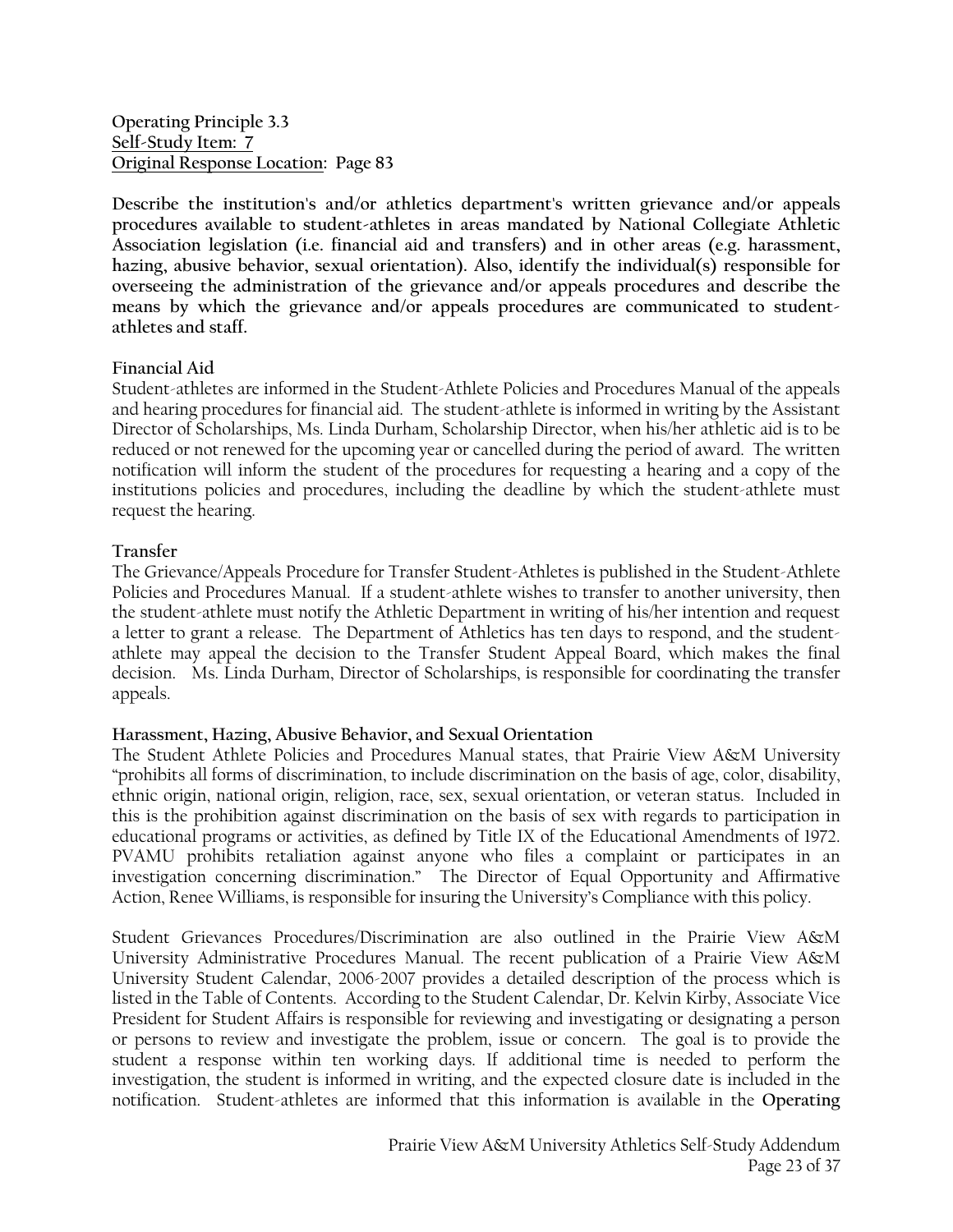**Principle 3.3 Self-Study Item: 7 continued Original Response Location: Page 83** 

Student-Athlete's Handbook which is posted on the Department of Athletics' home page. If the student has a Title IX Complaint, including sexual harassment or sexual orientation discrimination, the Director of Equal Opportunity and Affirmative Action, Renee Williams, is responsible for insuring the University Compliance.

**Operating Principle 3.3 Self-Study Item: 8 Original Response Location: Page 83** 

**Describe the institutions educational and support programs in the area of sexual orientation. Also, describe the institution's structure and/or policies that ensure the provision of a safe environment for all students, including student-athletes with diverse sexual orientations.** 

Every member of the University community is provided a copy of the Prairie View A&M University Policy Against Sexual Harassment. This policy is reviewed in new faculty, staff, and student orientations. The brochure contains the University's Policy Statement Against Sexual Harassment as well as the process and procedures for reporting if one is a victim of or witnesses harassment. All members of the University community are encouraged to report any incidents of harassment or discrimination because of sexual orientation to the Equal Opportunity Office where they will be thoroughly investigated by the Office's director, Ms. Renee Williams.

The Owens Franklin Health Center offers educational support and personal counseling in the area of sexual orientation. Aggie Ally training is provided to several Prairie View A&M University staff members, equipping them with skill and competencies to be effective in working with gay, lesbian, bisexual, and transgender populations. Allies include staff, faculty, and students at Prairie View A&M University who display an Ally placard outside their office or residence room to designate them as individuals who are willing to provide a safe haven, a listening ear, and support for the lesbian, gay, bisexual, and transgender community or anyone dealing with sexual orientation issues. Dr. Ronald Briggs, Psychologist with the Health Center, coordinates the Ally program for Prairie View A&M University.

Prairie View A&M University is committed to providing a safe environment for all students, including student-athletes with diverse sexual orientations. The rules and regulations regarding student conduct are published in the Student Handbook and in the University catalog. These are available on the Internet, at the front desk of the main campus library, and at each administrative office. The University regulations state that "every student including those who are participating in any University sponsored program on or off campus, must abide by the rules and regulations governing student conduct." Authority is delegated to the University Judicial Officer, Col. Sanderson Woods, to investigate, consistent with rules and regulations, violations of the student judicial code of conduct and after thorough review, render decisions that are consistent with approved disciplinary actions.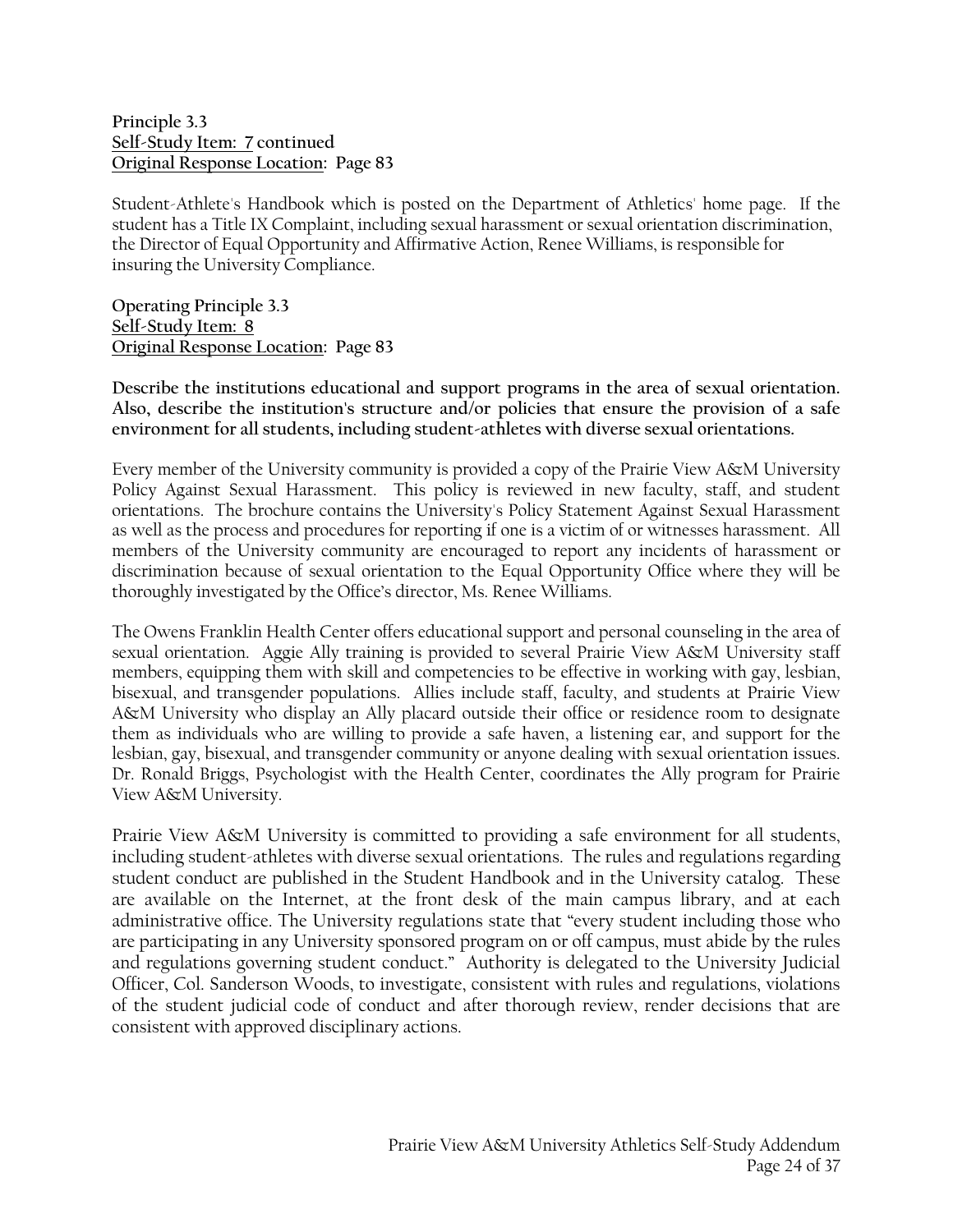**Operating Principle 3.3 Self-Study Item: 9 Original Response Location: Pages 83-84** 

**Identify the mechanisms in place to ensure the health and safety of student-athletes and the administrator(s) responsible for the institutional awareness of health, safety (including travel) and sports medicine policies. Describe the process by which these policies and guidelines are disseminated within the athletics department, who receives this information and how these issues are addressed within the athletics department.** 

The University Owens Franklin Health Center, directed by Ms. Thelma Pierre, is in direct charge of the medical program for all students, including student-athletes. Dr. Glen Berry is the on-campus physician staffed in the Health Center. He is assisted by Dr. Louis Harmon, a sports injury specialist. Mr. John Mayes, a certified athletic trainer, coordinates the health and safety program for the student-athletes. The ultimate responsibility for the decision as to whether a student-athlete may practice or compete in sports rest with the University Health Center. Medical examinations, conducted by the Health Center, are required for all student-athletes. Student-athletes are not allowed to check out equipment, practice or participate in any activities, until they have submitted proof of having completed the medical examination.

The primary objective of the varsity athletic program is to stress the prevention of injuries through conditioning, good preparation and by the use of good protective equipment. The Student-Athlete Medical Policies are published in the Student-Athletic Policies and Procedures Manual. The Policies and Procedures are evaluated periodically throughout the year by the Sports Medicine Director, resident physician, and Athletic Director. Recommended changes are instituted in a timely manner. The Policies and Procedures are reviewed periodically throughout the year by the Athletics Council. The Texas A&M University System audit evaluates the policies and procedures annually.

Prairie View A&M University is committed to a campus environment that protects the safety and the environment of the students, employees, vendors and the public. The primary responsibility for the development and maintenance of the University's health and safety program is assigned to the University's Environmental Health and Safety Department directed by Mr. Lloyd Iglehart. Specific responsibilities of the department shall include: a. identifying potentially hazardous conditions; b. developing clear, written instructions and guidelines to foster safe work environments and maintain compliance with all applicable federal, state and system health and safety standards; c. monitoring for compliance; and d. assisting and advising departments. Mr. Iglehart meets quarterly with the directors of Health and Safety from other system universities to continuously review and update the policies and procedures related to health and safety for all students, including athletes.

Department heads, including the Director of Athletics and other supervisory personnel are responsible for implementing and ensuring compliance with approved environmental health and safety standards, guidelines, regulations and procedures. Specific responsibilities shall include: a. establishing and maintaining a culture of safety within their department or subunit thereof; b. responding to safety audits; c. monitoring for and ensuring compliance; d. identifying affected employees; and e. providing training and information.

The Policies and Procedures Manual contains four sections that address Travel Regulations, Road Tips, Foreign Travel and the Use of Official Vehicles. All trips must be approved by the Athletic Director and the Vice President for Academic and Student Affairs. For each trip, the coach must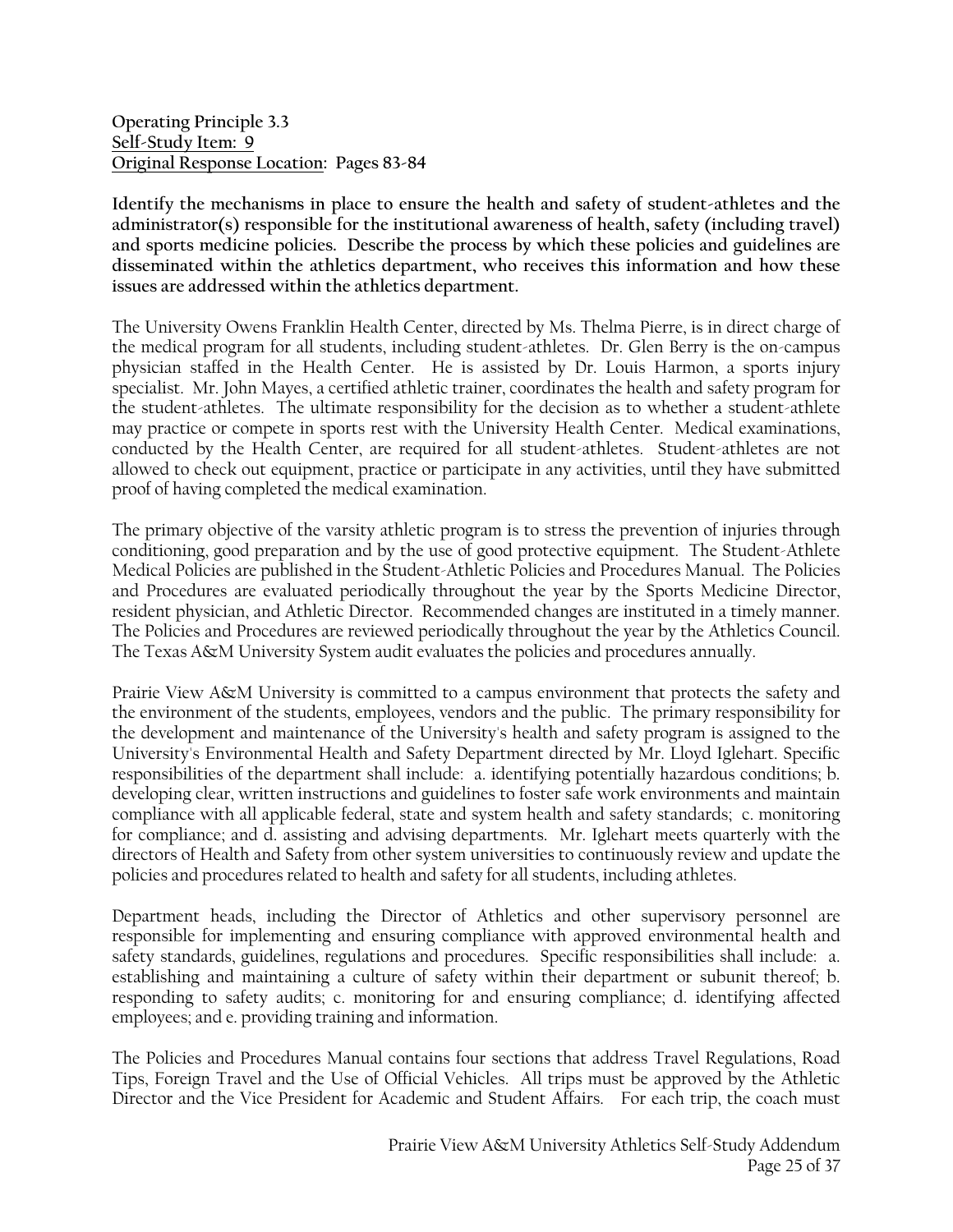have a travel manifest (itinerary and participants) completed to be routed as follows:

- a. University Police Department will receive a manifest of all groups and/or studentathletes traveling.
- b. University Police must sign the manifest and then it will be submitted to the travel office.
- c. All administrators and head coaches must submit a traveling manifest of all the studentathletes traveling with their emergency contact numbers.

The Travel Regulations are reviewed by the Athletic Director with his coaches. The University's Environmental Health and Safety Department Director also reviews the travel regulations which are consistent with the regulations for all the Texas A&M University System Universities.

**Operating Principle 3.3 Self-Study Item: 10 Original Response Location: Page 84** 

**Describe the institution's emergency medical plan for practices and games.** 

The Emergency Medical Plan for practices and games can be found in the Department of Athletics' Policies and Procedures Manual. The Plan describes the Emergency Personnel, Emergency Communications, Emergency Equipment, Transportation, and Emergency Action Plan in the Event of Lightning. It is clarified in the Sports Venue Action Plan which describes:

Emergency Personnel: There shall be at least one trained on-site for practices and competitive events. Student athletic trainer(s) may also be present.

Emergency Communications: Portable two-way radio and cell phone (carried by Head Athletic Trainer).

Emergency Equipment: First aid supplies (athletic trainers' kit, body substance isolation (BSI) bag, breathing devices, and crutches). The crutches are stored in the equipment storage building when not in use. Automated External Defibrillator is issued to the head Athletic Trainer.

Roles of Emergency Care Team Members:

1. Immediate care of the injured/ill student-athlete: Follow appropriate first aid principles (See Injury/Illness Emergency Protocol sheet included with this EAP).

2. Emergency equipment retrieval: Appropriate emergency equipment must be retrieved from the designated area at the athletic venue and brought to the scene by a member of the emergency care team.

3. Activation of emergency medical system (EMS) by calling Campus Department of Public Safety (DPS) at (936) 261-1375 or the Head Athletic Trainer at (936) 261-1409. Provide them with the following information:

- Identify yourself and your role in the emergency
- Specify your location and telephone number (if calling by phone)
- Give name(s) of injured/ill individual(s)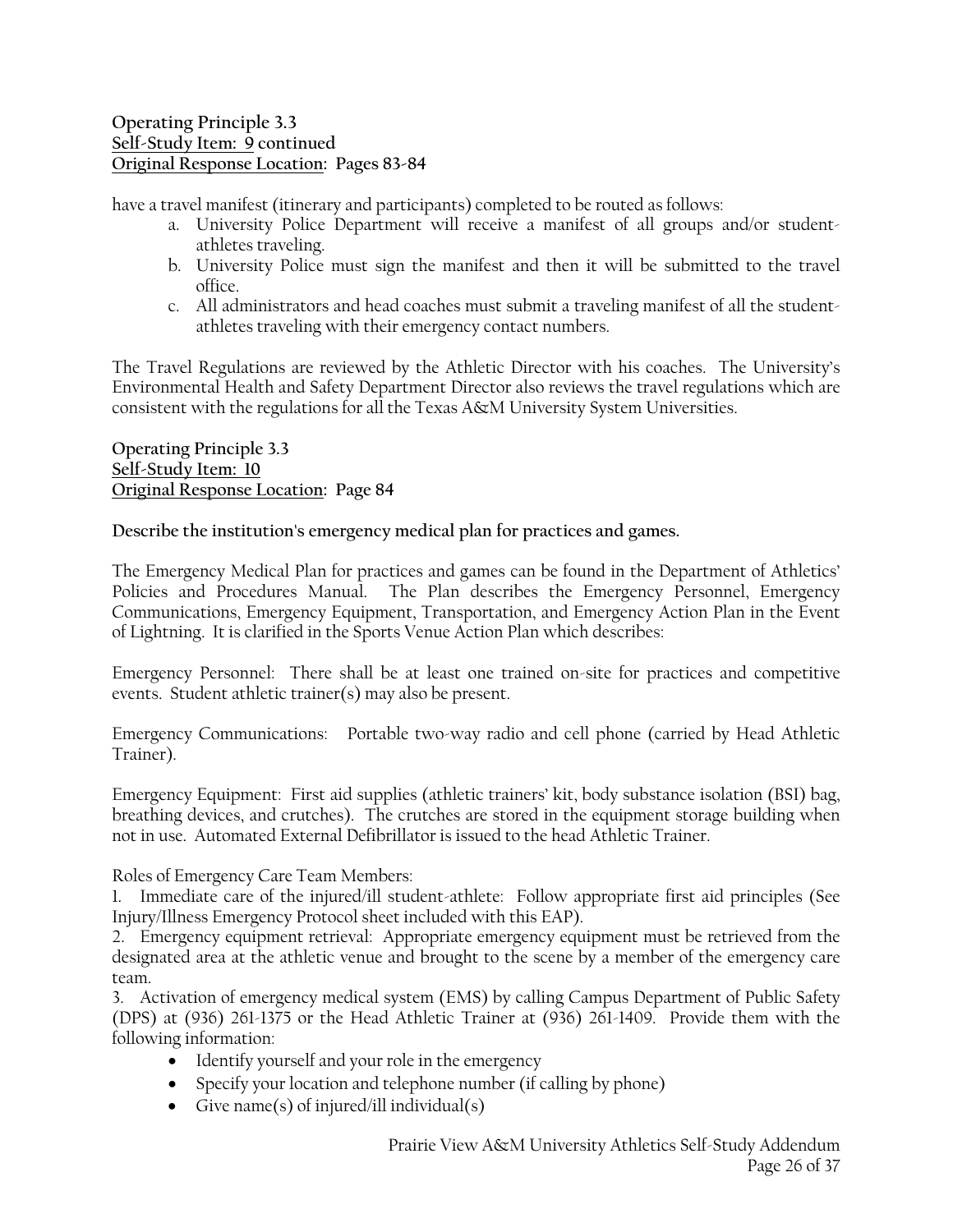- Condition of victim
- Time of the incident
- Care being provided
- Give specific directions to the scene of the emergency
- 4. Directions to EMS to the scene
	- Assist University Police with directing EMS to scene
	- Open appropriate gates, clear access to gates
	- Designate individual to "flag down: EMS and direct to the scene
	- Scene control: keep non-emergency medical team members away from the scene.

When injuries occur, athletics training staff members work closely with the injured athlete and his or her coaches to ensure a safe and expeditious return to play. In addition, the Owen Franklin Student Health Center provides students with comprehensive health-care services. Following each emergency, the Athletics Medical staff and the Athletic Director review the emergency, the protocol followed and make the necessary adjustments in the protocol, if needed.

**Operating Principle 3.3 Self-Study Item: 11 Original Response Location: Page 84** 

**Describe the institution's written emergency plan for the athletics program and specific coverage for out-of-season workouts, strength training and skills sessions.** 

The Department of Athletics/Sports Medicine Emergency Action Plan is included in the Department of Athletics Policies and Procedures Manual. The Director of Sports Medicine, Mr. John Mayes, is responsible for overseeing the Plan. The Plan covers in and out-of season workouts, strength training and skills sessions. The Plan affirms that there shall be at least one trained individual at all practices, competitive events, conditioning, and skill sessions. The minimal training is first aid, CPR, and the prevention of disease transmission (blood borne pathogens). Documentation of training is to be maintained by the Department of Athletics and Health Services. These individuals include the Certified Athletic Trainer, student athletic trainer, coaches, and staff supervisors of game management. Appropriate emergency first aid steps must be taken in accordance with the level of certification of each trained member of the emergency care team. These procedures are specified in the Policies and Procedures Manual. It also indicates that the University Health Center is in direct charge of the medical program for all athletes. No athlete will be permitted to check out equipment, practice or participate in any activities, until they have submitted proof of having completed the medical examination.

The Athletic Injury/Illness Emergency Protocol outlines the procedures to be carried out by appropriately trained student athletic trainers or certified athletic trainers. The following roles are included in the EAP:

- 1. Immediate care of the injured/ill athlete(s);
- 3. Activation of Emergency Medical System (EMS); and
- 2. Retrieval of emergency equipment;
- 4. Directing EMS to the scene.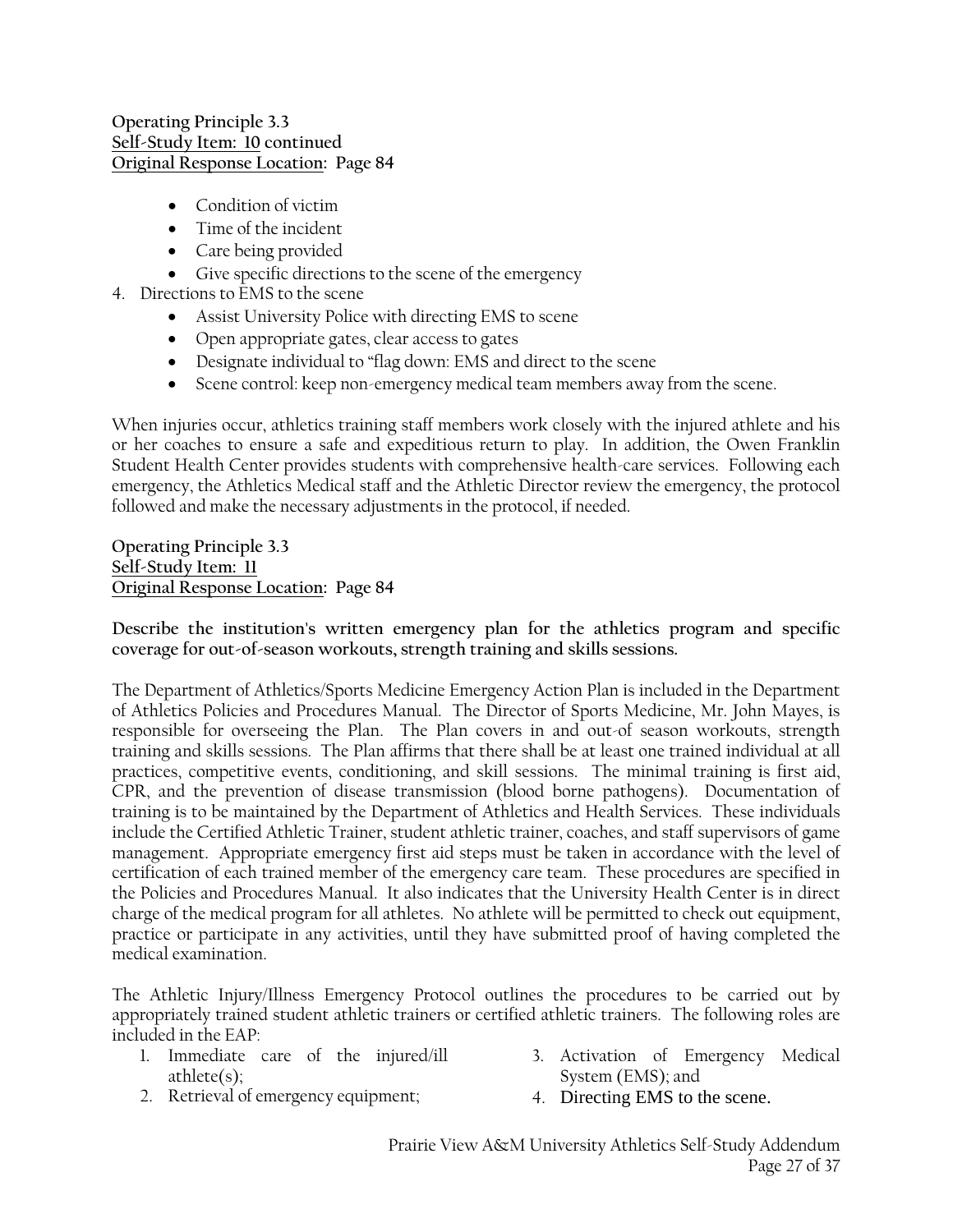The Emergency Action Plan also contains the procedures for Athletic Injury/Illness Emergency Protocol which discusses protocols for Medical Emergencies, Non-Emergencies and the procedures in the event a student is ill or injured and transported to a hospital/emergency facility for both home and away games. The Department of Athletics Policies and Procedures Manual also contains the Emergency Action Plan in the Event of Lightning and Sports Venue Action Plans for track and field, football, weight room, and hosted Southwestern Athletic Conference events.

The Department of Athletics Policies and Procedures Manual also has a special protocol for track and field, football, weight room, and hosted Southwestern Athletic Conference events which are included in the Policies and Procedures Manual.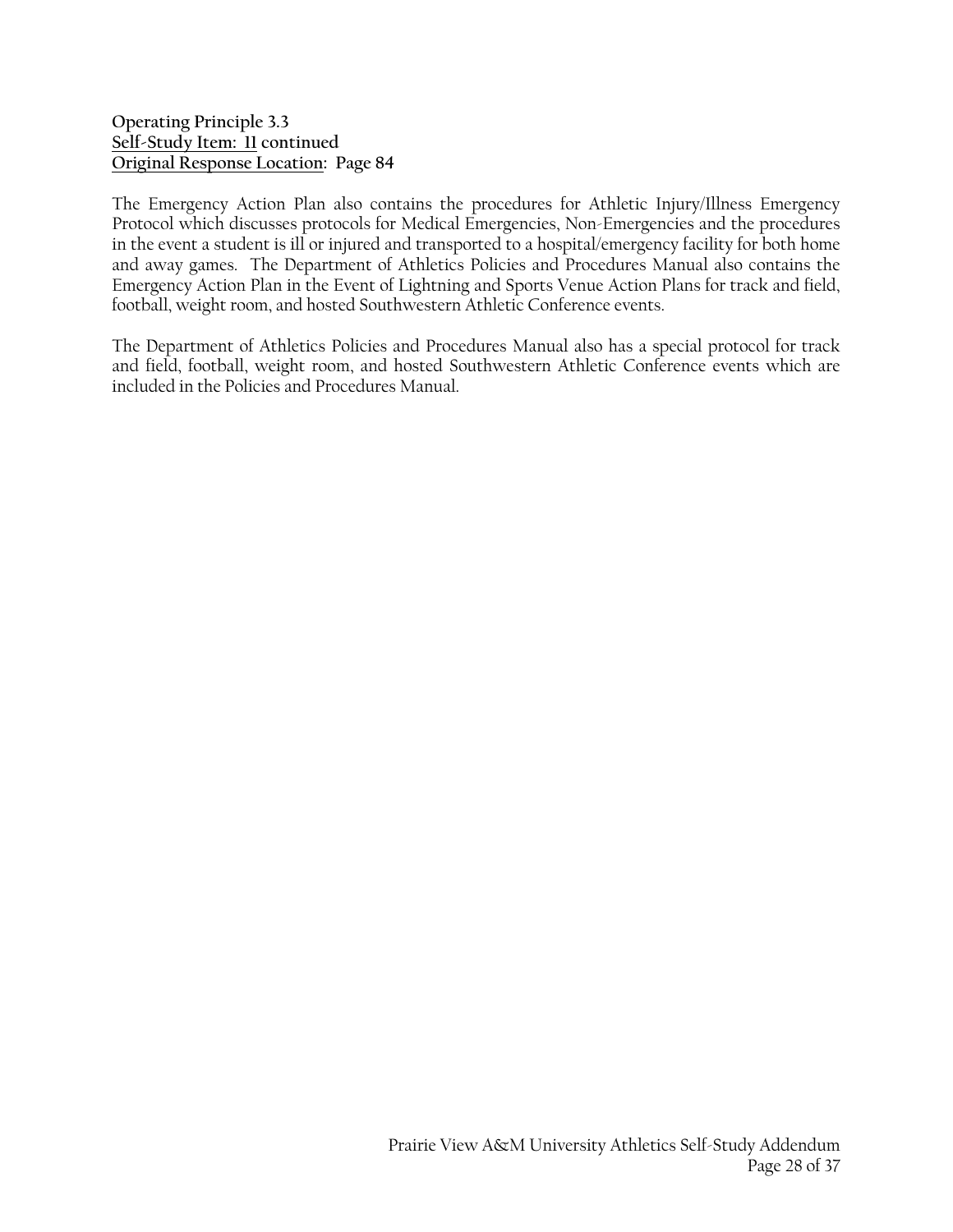| Operating Principle 3.1 Plan for Improvement   |                                                                                                                         |                                                                                                                                                                            |                                                                                                                                                                                                                                                                                                                                                                                                                                                                                    |                                                                                 |                                                 |
|------------------------------------------------|-------------------------------------------------------------------------------------------------------------------------|----------------------------------------------------------------------------------------------------------------------------------------------------------------------------|------------------------------------------------------------------------------------------------------------------------------------------------------------------------------------------------------------------------------------------------------------------------------------------------------------------------------------------------------------------------------------------------------------------------------------------------------------------------------------|---------------------------------------------------------------------------------|-------------------------------------------------|
| Elements                                       |                                                                                                                         | Goals<br><b>Steps</b>                                                                                                                                                      |                                                                                                                                                                                                                                                                                                                                                                                                                                                                                    |                                                                                 |                                                 |
| Program Area                                   | Issues in the<br>Self-Study                                                                                             | Measurable<br>Goals                                                                                                                                                        | <b>Steps to Achieve Goals</b>                                                                                                                                                                                                                                                                                                                                                                                                                                                      | Individual Officers<br>for<br>Responsible<br>Implementation                     | Specific Timetable<br>for<br>Completing<br>Work |
| Accommodation<br>of Interests and<br>Abilities | The<br>institution<br>was<br>not<br>required<br>to<br>submit<br>a<br>first-cycle<br>written plan<br>for<br>improvement. | Monitor the<br>increase of<br>female<br>student-<br>athletes in<br>order to<br>sustain an<br>equitable<br>balance<br>between<br>female and<br>male<br>student-<br>athletes | Athletics programs continuously<br>increase the number of female<br>student-athletes. We do not<br>anticipate any changes to this<br>trend. Currently there are ten<br>women sports and room to increase<br>participation in these sports.                                                                                                                                                                                                                                         | Athletic Director<br>and<br>Assistant Athletic<br>Director for Female<br>Sports | September 2007<br>to September 2011             |
| Equipment and<br>Supplies                      | The<br>institution<br>was<br>not<br>required<br>to<br>submit<br>a<br>first-cycle<br>written plan<br>for<br>improvement. | Budget and<br>monitor<br>equipment<br>and supplies<br>in<br>accordance<br>to<br>requirements<br>of a sport in<br>an equitable<br>manner                                    | All coaches and student-athletes<br>are given the best possible care to<br>all supplies and equipment.<br>Complete records are maintained<br>by the equipment manager of all<br>equipment and supplies that have<br>been issued. All supplies used<br>exclusively for a sport is charged to<br>the budget of that sport. Regular<br>schedules are posted of changes of<br>uniform and materials. These<br>processes have been successful and<br>will be continued and monitored to | Athletic Director,<br>Equipment<br>Manager and,<br>coaches of each<br>sport     | September 2007<br>to September 2011             |

# Equity and Student-Athlete Welfare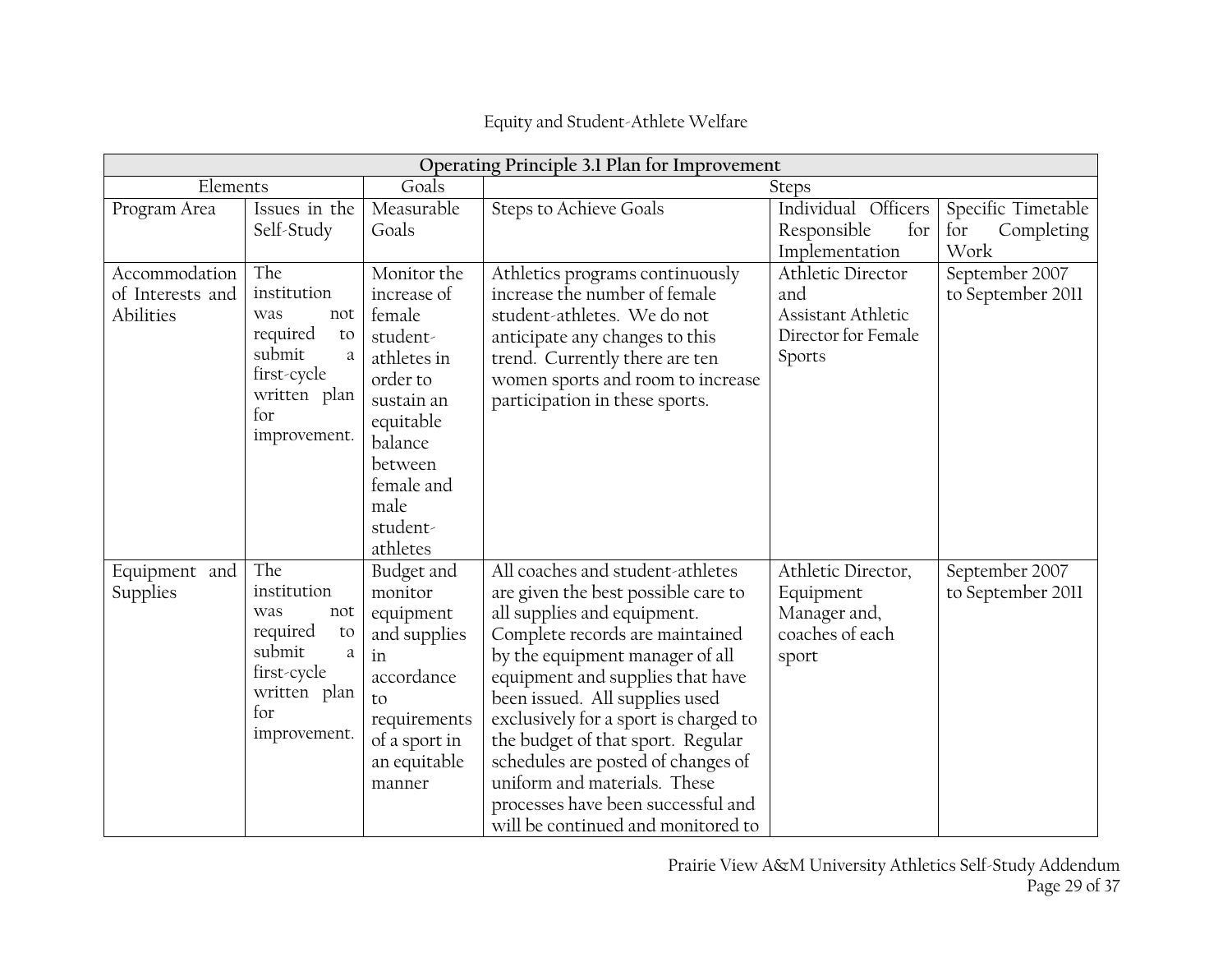|                                                                 |                                                                                                                         |                                                                                                                                                                                                                                                                                                                                                              | ensure equity remains constant in<br>this program area.                                                                                                                                                                                                                                                                                                                                                                                                                                                                                                                                                                               |                                                                                                         |                                     |
|-----------------------------------------------------------------|-------------------------------------------------------------------------------------------------------------------------|--------------------------------------------------------------------------------------------------------------------------------------------------------------------------------------------------------------------------------------------------------------------------------------------------------------------------------------------------------------|---------------------------------------------------------------------------------------------------------------------------------------------------------------------------------------------------------------------------------------------------------------------------------------------------------------------------------------------------------------------------------------------------------------------------------------------------------------------------------------------------------------------------------------------------------------------------------------------------------------------------------------|---------------------------------------------------------------------------------------------------------|-------------------------------------|
| $\sigma$<br>Scheduling<br>and<br>Games<br><b>Practice Times</b> | The<br>institution<br>was<br>not<br>required<br>to<br>submit<br>a<br>first-cycle<br>written plan<br>for<br>improvement. | Monitor<br>scheduling of<br>games and<br>practice<br>times in<br>order to<br>maintain an<br>arrangement<br>whereby<br>Women's<br>sports will<br>have priority<br>on games and<br>practice<br>times in<br>shared<br>facilities.<br>Also, all<br>coaches, will<br>work<br>together to<br>ensure<br>continuity in<br>scheduling<br>non-<br>conference<br>games. | Women's sports have priority on<br>game days and practice times in<br>shared facilities. Conference games<br>for men's and women's basketball<br>are scheduled by the Southwestern<br>Athletic Conference. For non-<br>conference games, the men's and<br>women's coaches meet to<br>determine the schedule. Except for<br>non-conference schedules, all<br>games are double headers with<br>women's student-athletes playing<br>first. The process has worked well<br>and will be continued. The<br>Department of Athletics will<br>continue to monitor and maintain<br>these arrangements to ensure<br>equity in this program area. | Athletic Director,<br>Assistant Athletic<br>Director for Female<br>Sports, and coaches<br>of each sport | September 2007<br>to September 2011 |
| Travel and Per<br>Diem Allowance                                | The<br>institution<br>was<br>not                                                                                        | Ensure that<br>travel and<br>per diem                                                                                                                                                                                                                                                                                                                        | The prescribed mode of travel is<br>dictated by University policy;<br>however, with the consent of the                                                                                                                                                                                                                                                                                                                                                                                                                                                                                                                                | Athletic Director,<br>Assistant Athletic<br>Director for Female                                         | September 2007<br>to September 2011 |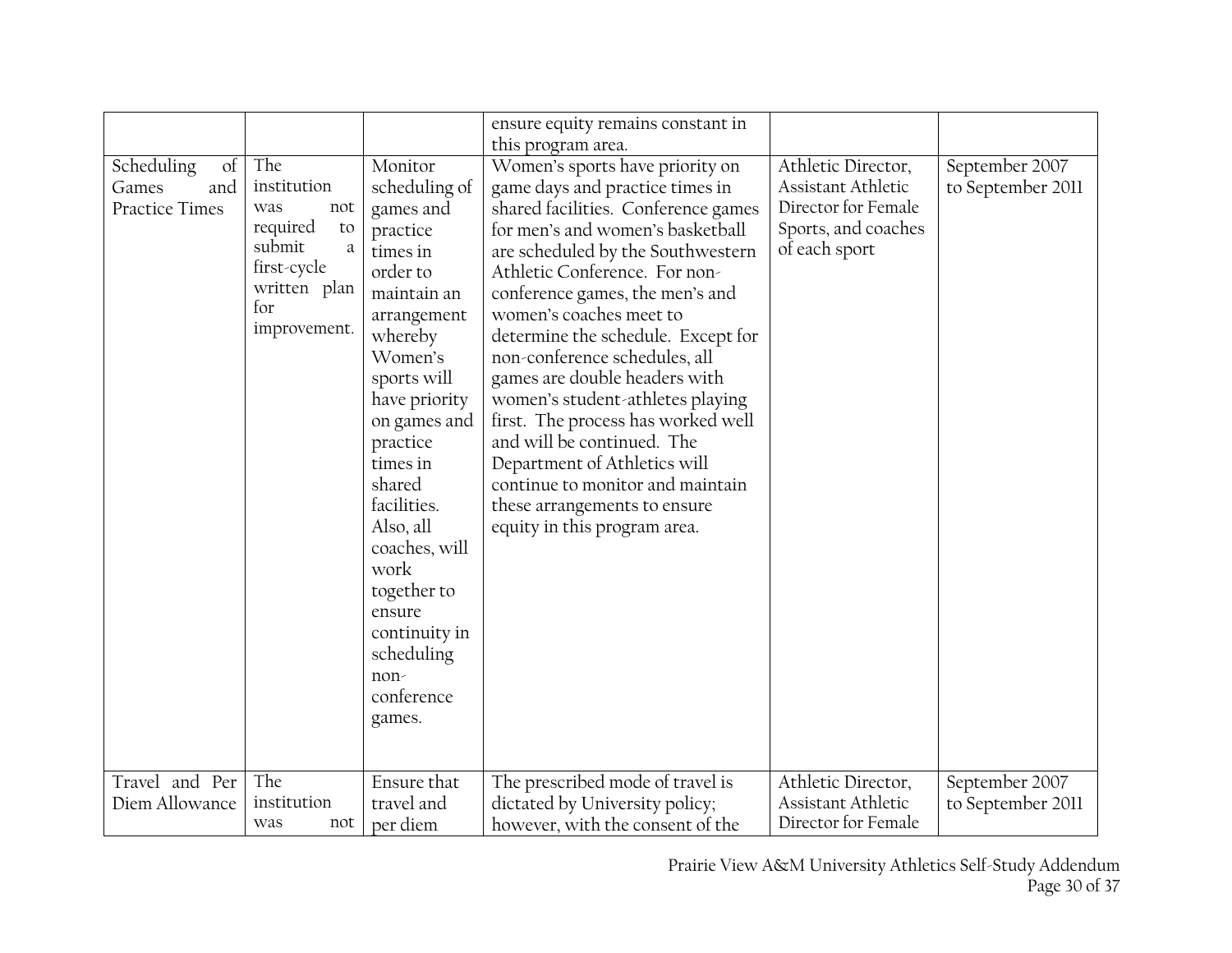|        | required<br>to<br>submit<br>a<br>first-cycle<br>written plan<br>for<br>improvement.                                     | allowance<br>policies are<br>followed in<br>order that<br>student-<br>athletes will<br>be safe and<br>secure during<br>travels. Also<br>monitor to<br>make certain<br>equity is<br>afforded to<br>all sports                        | Athletic Director, each coach may<br>determine the type of travel for<br>each competition depending upon<br>factors such as distance of travel,<br>required absences from class of<br>student-athletes, and/or factors<br>affecting said travel. The per diem<br>allowance is governed by statutes<br>enacted by the State of Texas.<br>These factors governing travel and<br>per diem allowance will remain in<br>force.                                                                                                                                                                                                                                                                                      | Sports, and coaches                                                                                                                                                                                   |                                     |
|--------|-------------------------------------------------------------------------------------------------------------------------|-------------------------------------------------------------------------------------------------------------------------------------------------------------------------------------------------------------------------------------|----------------------------------------------------------------------------------------------------------------------------------------------------------------------------------------------------------------------------------------------------------------------------------------------------------------------------------------------------------------------------------------------------------------------------------------------------------------------------------------------------------------------------------------------------------------------------------------------------------------------------------------------------------------------------------------------------------------|-------------------------------------------------------------------------------------------------------------------------------------------------------------------------------------------------------|-------------------------------------|
| Tutors | The<br>institution<br>was<br>not<br>required<br>to<br>submit<br>a<br>first-cycle<br>written plan<br>for<br>improvement. | Monitor<br>tutorial<br>scheduling,<br>services and<br>student-<br>athletes<br>achievement<br>rate to ensure<br>that a well<br>balanced<br>tutorial<br>program<br>exists to<br>assist<br>student-<br>athletes<br>achieve<br>success. | The Department of Athletics has as<br>part of its structure an Academic<br>Enhancement program that co-<br>exists with the University's<br>University College Division of<br>Academic Enhancement program.<br>While the two programs are<br>separate entities, they both provide<br>tutoring services to student-<br>athletes. The UC Division of<br>Academic Enhancement program<br>assists student-athletes regardless<br>of their circumstances. The<br>Department of Athletics' Academic<br>Enhancement program, though,<br>requires participation of all first<br>year student-athletes and for<br>upperclassmen student-athletes<br>with GPA's below 2.5. Academic<br>progress reports are required from | Athletic Director,<br>Department of<br>Athletics Academic<br>Enhancement<br>program<br>coordinator,<br>coaches, and staff of<br>the University's<br>Division of<br>Academic<br>Enhancement<br>Program | September 2007<br>to September 2011 |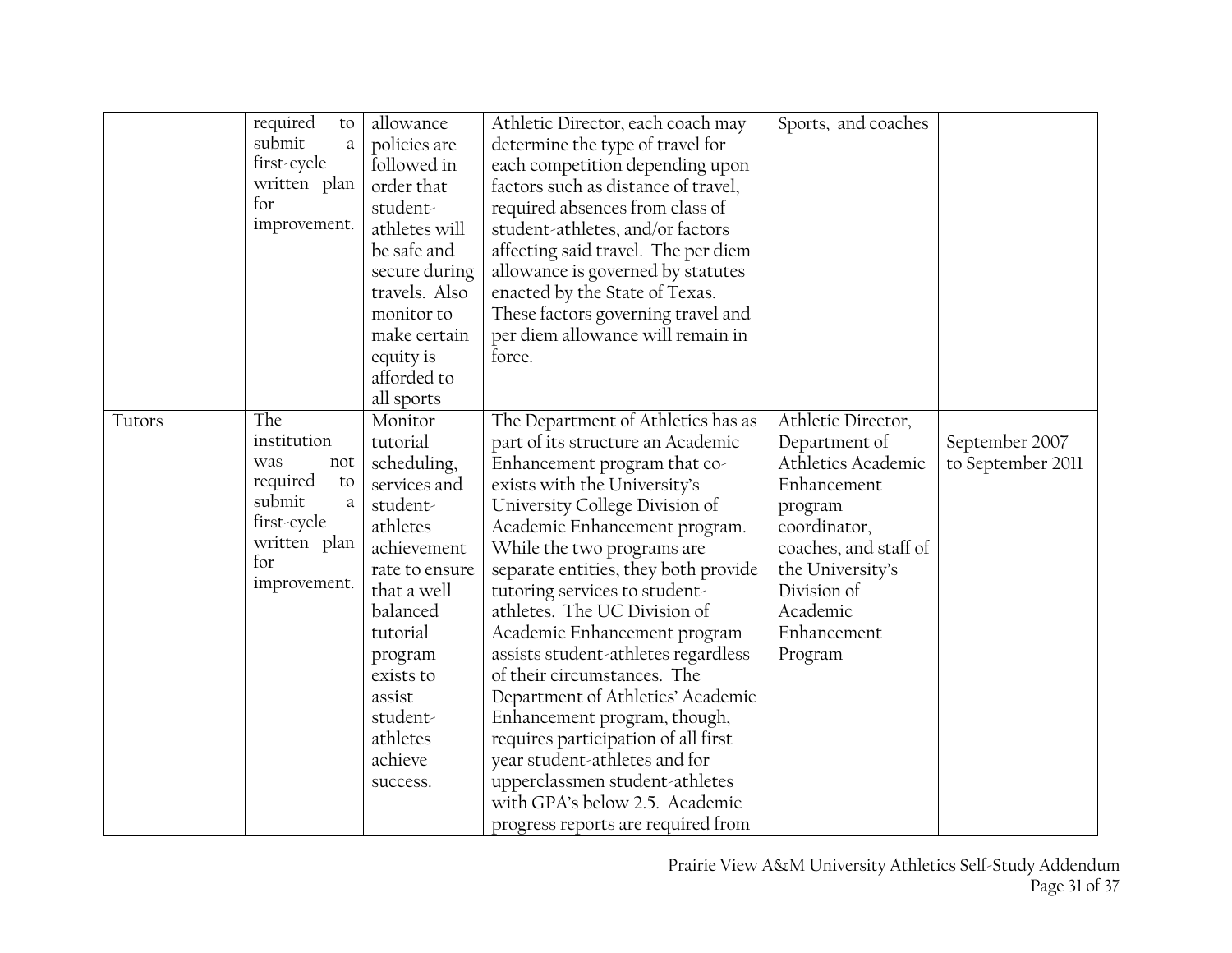| Locker Rooms,<br>Practice<br>and<br>Competitive<br>Facilities | The<br>institution<br>was<br>not<br>required<br>to<br>submit<br>a<br>first-cycle<br>written plan<br>for<br>improvement. | Monitor the<br>assignment<br>of locker<br>room space,<br>practice and<br>competitive<br>facilities to<br>ensure<br>equitable<br>assignment<br>of space,<br>practice and<br>facilities | professors and instructors of these<br>students. Also progress reports of<br>tutorial progress reports are<br>submitted. This information is<br>submitted to the Department of<br>Athletics' academic coordinator for<br>counseling purposes. The<br>Department of Athletics will<br>continue with this activity as is.<br>However, the Department of<br>Athletics and the University will<br>monitor and make change when<br>changes are warranted.<br>Locker space is available for<br>football, men's basketball, and<br>men's track and may be used by<br>baseball if the sport elects to utilize<br>the space. Locker space is also<br>available for women's basketball,<br>women's soccer, women's track<br>and softball. Some male and female<br>sports do not see a need for locker<br>space and, therefore, do not require<br>designation of space. There is<br>additional seating for baseball,<br>softball, and women's soccer that<br>satisfy code requirements. Weight<br>room availability is more<br>accommodating for female student- | Athletic Director,<br>Assistant Athletic<br>Director for Female<br>Sports, and coaches | September 2007<br>to September 2011 |
|---------------------------------------------------------------|-------------------------------------------------------------------------------------------------------------------------|---------------------------------------------------------------------------------------------------------------------------------------------------------------------------------------|-------------------------------------------------------------------------------------------------------------------------------------------------------------------------------------------------------------------------------------------------------------------------------------------------------------------------------------------------------------------------------------------------------------------------------------------------------------------------------------------------------------------------------------------------------------------------------------------------------------------------------------------------------------------------------------------------------------------------------------------------------------------------------------------------------------------------------------------------------------------------------------------------------------------------------------------------------------------------------------------------------------------------------------------------------|----------------------------------------------------------------------------------------|-------------------------------------|
|                                                               |                                                                                                                         |                                                                                                                                                                                       | athletes. Except for added<br>improvements, the existing facility                                                                                                                                                                                                                                                                                                                                                                                                                                                                                                                                                                                                                                                                                                                                                                                                                                                                                                                                                                                     |                                                                                        |                                     |
|                                                               |                                                                                                                         |                                                                                                                                                                                       | arrangements will not change.                                                                                                                                                                                                                                                                                                                                                                                                                                                                                                                                                                                                                                                                                                                                                                                                                                                                                                                                                                                                                         |                                                                                        |                                     |
| Housing<br>and                                                | The                                                                                                                     | Ensure that<br>housing and                                                                                                                                                            | All students have access to the<br>same dining facilities in the                                                                                                                                                                                                                                                                                                                                                                                                                                                                                                                                                                                                                                                                                                                                                                                                                                                                                                                                                                                      | Athletic Director,                                                                     | September 2007                      |
| Dining Facilities                                             | institution                                                                                                             | Assistant Athletic                                                                                                                                                                    | to September 2011                                                                                                                                                                                                                                                                                                                                                                                                                                                                                                                                                                                                                                                                                                                                                                                                                                                                                                                                                                                                                                     |                                                                                        |                                     |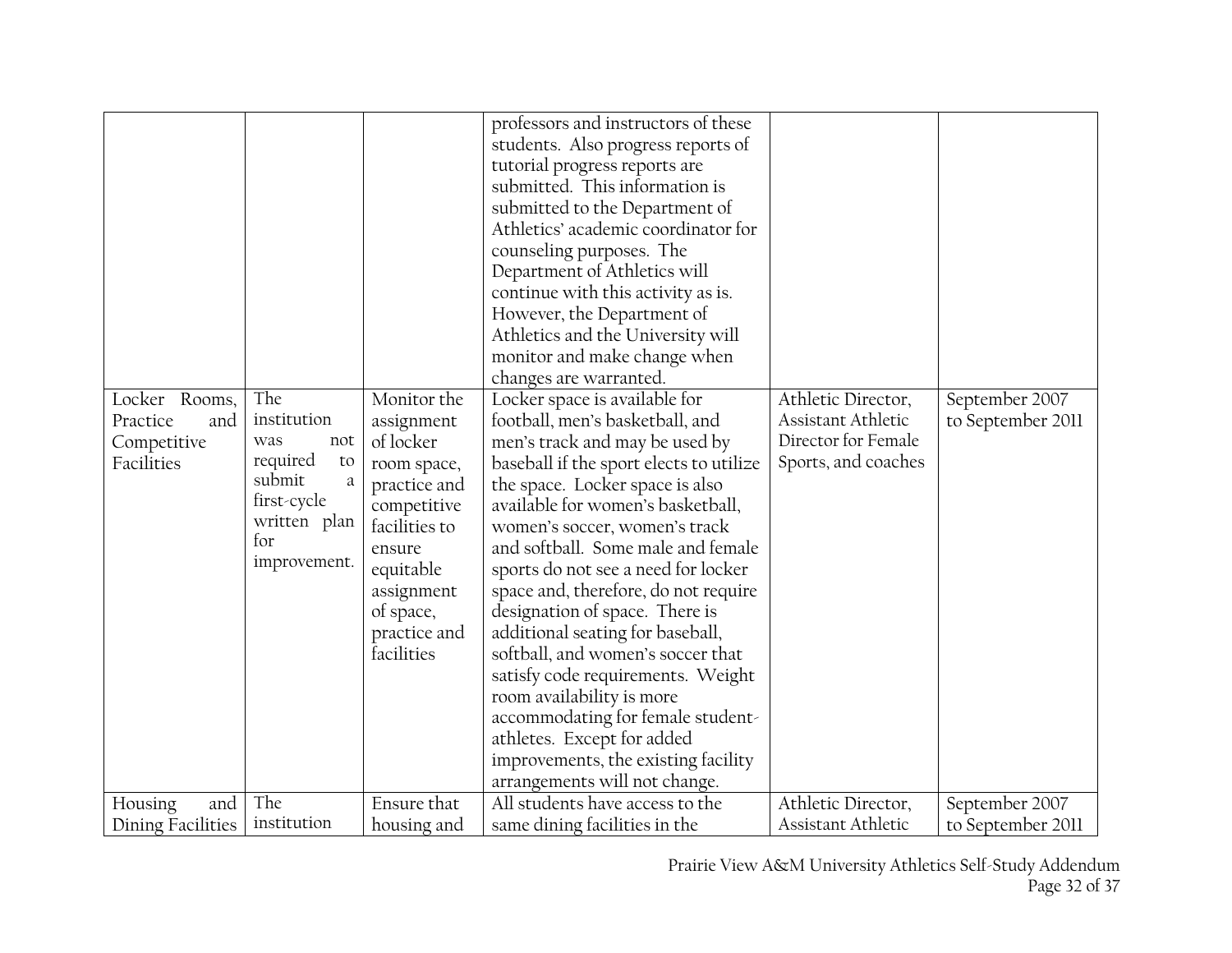| and Services | not<br>was     | dining       | Memorial Student Center, and the    | Director for Female  |
|--------------|----------------|--------------|-------------------------------------|----------------------|
|              | required<br>to | facilities   | food is provided through Sodexho.   | Sports, coaches, and |
|              | submit<br>a    | services are | On-campus housing is provided       | dining and housing   |
|              | first-cycle    | equitable to | through American Campus             | staff                |
|              | written plan   | student-     | Communities and is available on     |                      |
|              | tor            | athletes     | campus. All student-athletes have   |                      |
|              | improvement.   |              | access to the same housing and      |                      |
|              |                |              | dining facilities. This is a viable |                      |
|              |                |              | and functioning service that        |                      |
|              |                |              | provides essential, quality food,   |                      |
|              |                |              | dining, and housing components      |                      |
|              |                |              | for the general student population  |                      |
|              |                |              | and student-athletes.               |                      |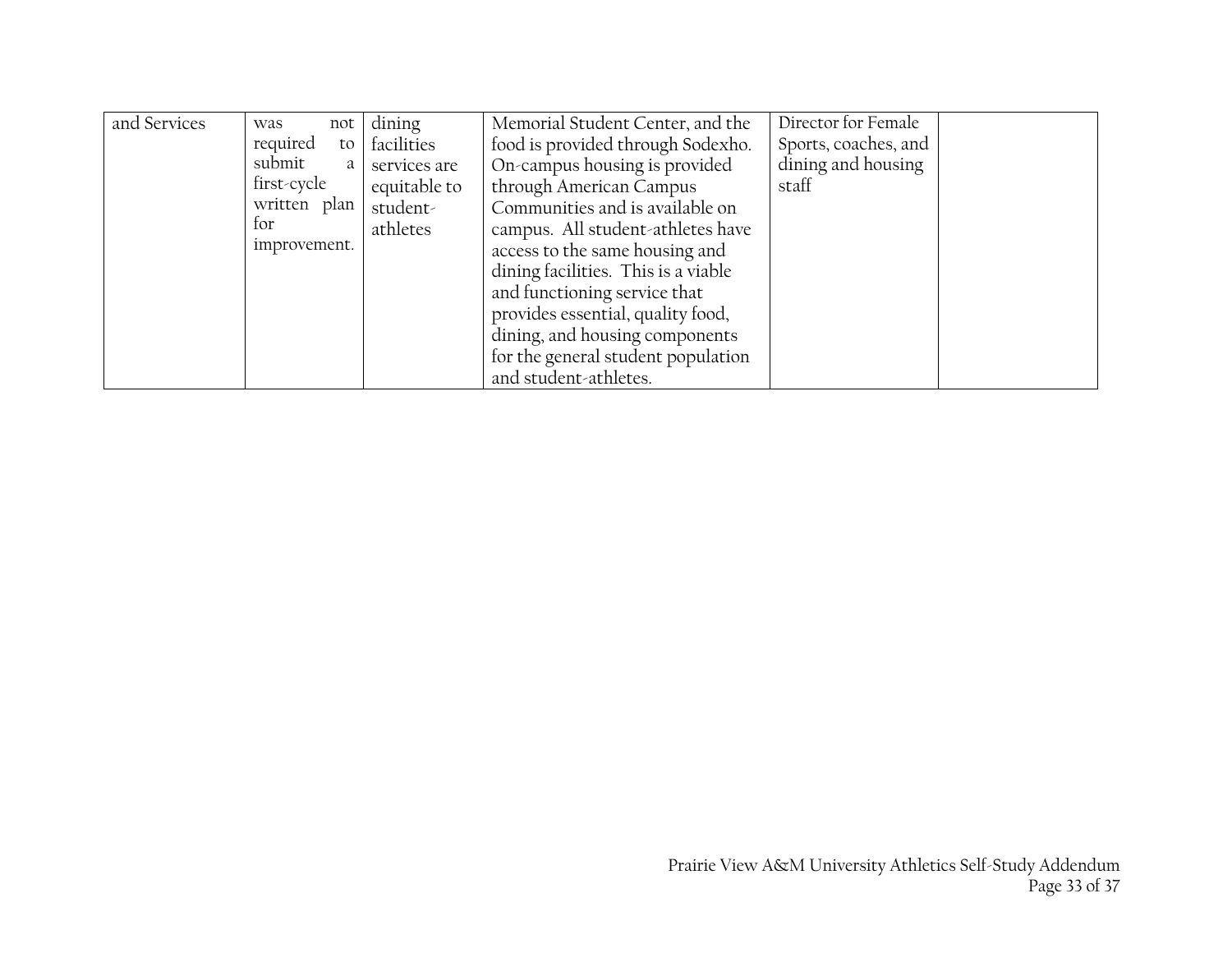# Equity and Student-Athlete Welfare

| Operating Principle 3.2 Plan for Improvement |                                                                                                               |                                                                    |                                                                                                                                                                                                                                                                                                                                                                                                                                                                                                                                                                                                                                                                                                                                                                                                                |                                                                                                                          |                                                 |  |  |  |  |  |  |  |
|----------------------------------------------|---------------------------------------------------------------------------------------------------------------|--------------------------------------------------------------------|----------------------------------------------------------------------------------------------------------------------------------------------------------------------------------------------------------------------------------------------------------------------------------------------------------------------------------------------------------------------------------------------------------------------------------------------------------------------------------------------------------------------------------------------------------------------------------------------------------------------------------------------------------------------------------------------------------------------------------------------------------------------------------------------------------------|--------------------------------------------------------------------------------------------------------------------------|-------------------------------------------------|--|--|--|--|--|--|--|
| Elements                                     |                                                                                                               | Goals                                                              |                                                                                                                                                                                                                                                                                                                                                                                                                                                                                                                                                                                                                                                                                                                                                                                                                | <b>Steps</b>                                                                                                             |                                                 |  |  |  |  |  |  |  |
| Program Area                                 | Issues in the<br>Self-Study                                                                                   | Measurable<br>Goals                                                | Steps to Achieve Goals                                                                                                                                                                                                                                                                                                                                                                                                                                                                                                                                                                                                                                                                                                                                                                                         | Individual Officers<br>Responsible<br>for<br>Implementation                                                              | Specific Timetable<br>Completing<br>for<br>Work |  |  |  |  |  |  |  |
| Comparison<br>of<br>Populations              | The<br>institution<br>was not<br>required to<br>submit a<br>first-cycle<br>written plan<br>for<br>improvement | 1. Increase the<br>diverse<br>representation<br>among<br>programs. | 1. Provide educational information to<br>coaches and administrators of the<br>available campus resources for<br>minority/diverse student-athletes<br>and staff.<br>2. Review at the student-athlete<br>orientation meeting the importance<br>of the minority/diversity issues and<br>the role of student-athletes in<br>creating a non-discriminatory<br>environment.<br>3. Provide a supportive and inclusive<br>climate for minority/diverse student-<br>athletes and staff members.<br>4. Encourage head coaches of each<br>program to ensure aggressive<br>recruitment of minorities is a part of<br>annual recruitment efforts.<br>5. The Department of Athletics shall<br>encourage and solicit minority<br>students to apply for departmental<br>internships and professional-<br>development programs. | Athletic Director,<br>Assistant Athletic<br>Director for Female<br>Sports, and<br><b>Athletics</b><br>Compliance Officer | Fall Semester<br><b>Ongoing Annually</b>        |  |  |  |  |  |  |  |
| Participation in                             | The                                                                                                           | 1. Maintain                                                        | 1. Encourage administrative staff and                                                                                                                                                                                                                                                                                                                                                                                                                                                                                                                                                                                                                                                                                                                                                                          | Athletic Director,                                                                                                       | Fall Semester                                   |  |  |  |  |  |  |  |
| Governance and                               | institution                                                                                                   | priority on                                                        | coaches in the Athletic Department                                                                                                                                                                                                                                                                                                                                                                                                                                                                                                                                                                                                                                                                                                                                                                             | Assistant Athletic                                                                                                       |                                                 |  |  |  |  |  |  |  |
| Decision-                                    | was not                                                                                                       | selecting                                                          | to participate in campus-wide                                                                                                                                                                                                                                                                                                                                                                                                                                                                                                                                                                                                                                                                                                                                                                                  | Director for Female                                                                                                      | <b>Ongoing Annually</b>                         |  |  |  |  |  |  |  |
| Making                                       | required to                                                                                                   | diverse                                                            | organizations, events and<br>committees.                                                                                                                                                                                                                                                                                                                                                                                                                                                                                                                                                                                                                                                                                                                                                                       | Sports, coaches, and<br>staff                                                                                            |                                                 |  |  |  |  |  |  |  |
|                                              | submit a                                                                                                      | representation                                                     |                                                                                                                                                                                                                                                                                                                                                                                                                                                                                                                                                                                                                                                                                                                                                                                                                |                                                                                                                          |                                                 |  |  |  |  |  |  |  |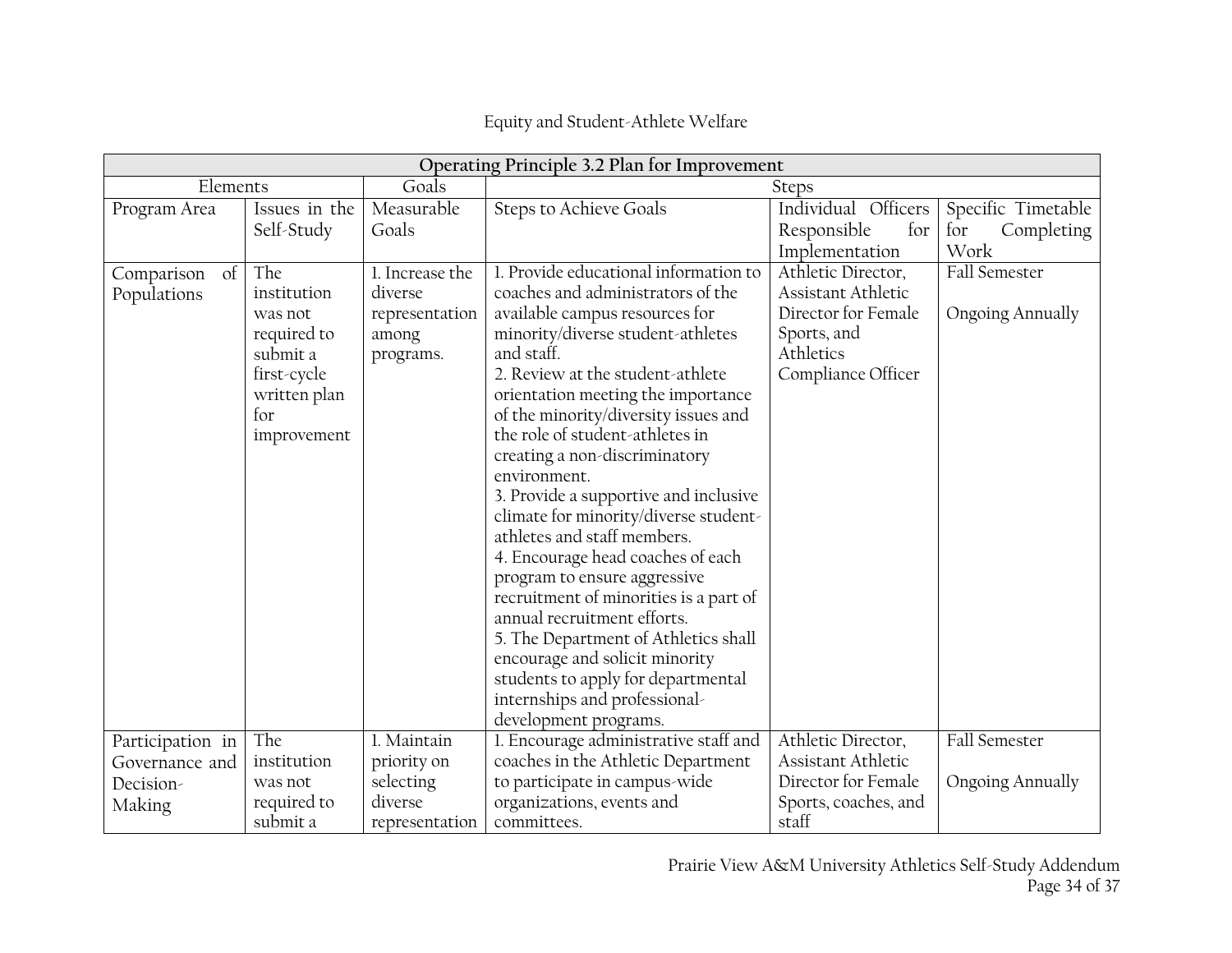|                   | first-cycle  | for Student-    | 2. Target minority student-athletes          |                      |                         |
|-------------------|--------------|-----------------|----------------------------------------------|----------------------|-------------------------|
|                   | written plan | Athletes        | on each team to generate interest in         |                      |                         |
| for               |              | Advisory        | serving on Student-Athlete Advisory          |                      |                         |
|                   | improvement. | Committee       | Committee.                                   |                      |                         |
|                   |              | $(SAAC)$ .      | 3. Require professional development          |                      |                         |
|                   |              | 2. Involve      | experiences for minority coaches             |                      |                         |
|                   |              | minority        | and staff.                                   |                      |                         |
|                   |              | coaches and     |                                              |                      |                         |
|                   |              | staff on search |                                              |                      |                         |
|                   |              | committees.     |                                              |                      |                         |
|                   |              | 3. Provide      |                                              |                      |                         |
|                   |              | professional    |                                              |                      |                         |
|                   |              | development     |                                              |                      |                         |
|                   |              | opportunities.  |                                              |                      |                         |
| The<br>Employment |              | 1. To increase  | Consult with the offices of human            | Athletic Director,   | Fall Semester           |
| Opportunities     | institution  | the number of   | resources management, equal                  | Assistant Athletic   |                         |
|                   | was not      | female and      | opportunity programs and campus              | Director for Female  | <b>Ongoing Annually</b> |
|                   | required to  | minority        | diversity to develop strategies to           | Sports, coaches, and |                         |
|                   | submit a     | coaches and     | successfully identify and recruit            | staff                |                         |
|                   | first-cycle  | staff members   | applicants from diverse and under-           |                      |                         |
|                   | written plan | within the      | represented groups.                          |                      |                         |
| for               |              | athletics       | Specifically:                                |                      |                         |
|                   | improvement  | department.     | 1. In order to identify qualified            |                      |                         |
|                   |              |                 | minority candidates, each school             |                      |                         |
|                   |              |                 | should have direct telephone                 |                      |                         |
|                   |              |                 | communication with the Executive             |                      |                         |
|                   |              |                 | Director of the Black Coaches                |                      |                         |
|                   |              |                 | Association and/or the Chair of the          |                      |                         |
|                   |              |                 | Minority Opportunity Interests<br>Committee. |                      |                         |
|                   |              |                 | 2. Each member institution should            |                      |                         |
|                   |              |                 | strive to interview a diverse pool of        |                      |                         |
|                   |              |                 | candidates.                                  |                      |                         |
|                   |              |                 | 3. Take two or more weeks to make            |                      |                         |
|                   |              |                 |                                              |                      |                         |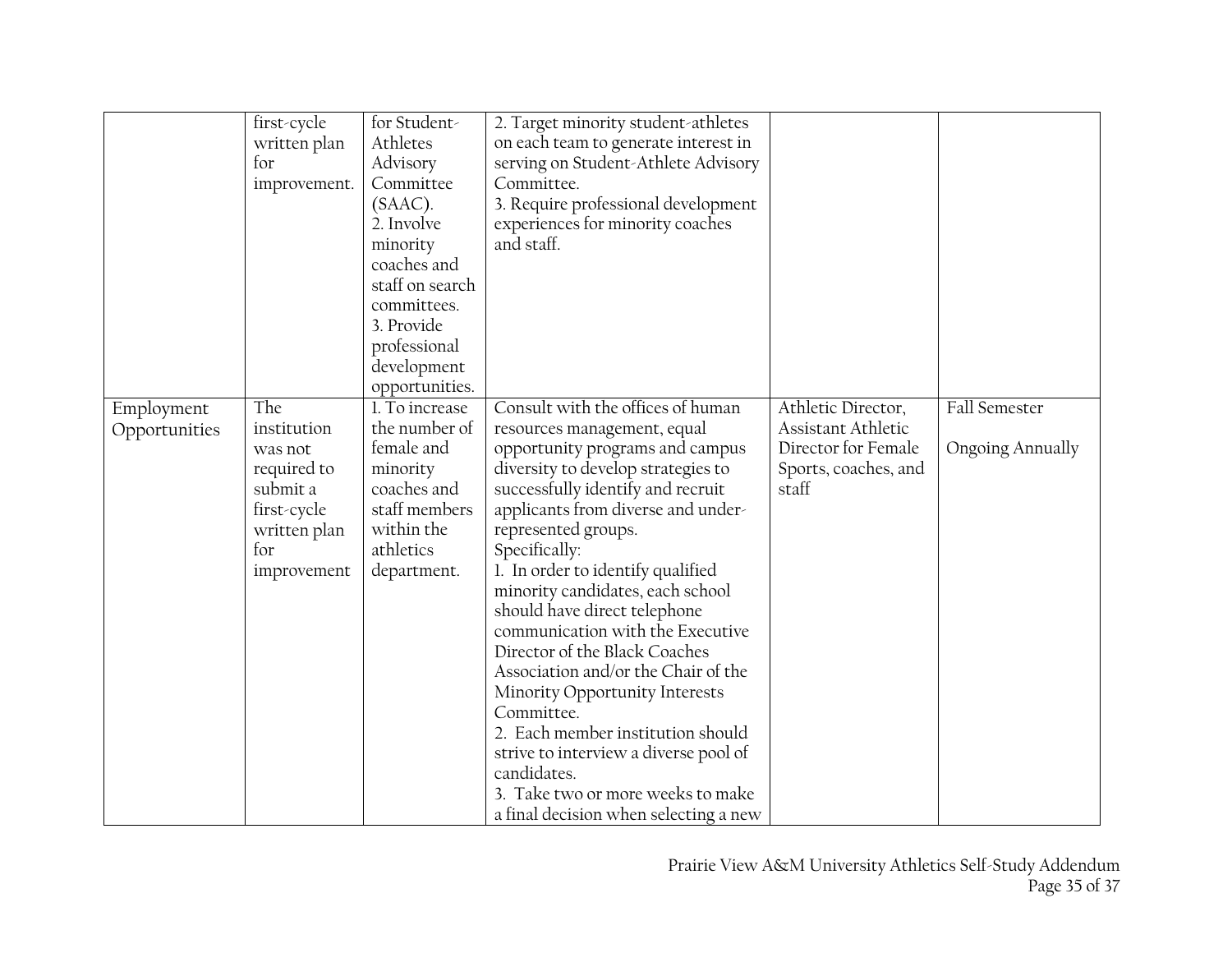|                               |                                                                                                                |                                                                                                                                                                                           | coach or administrator.<br>4. Adhere to Affirmative Action<br>hiring policies and procedures as<br>required on campus.<br>5. Advertise open positions in<br>publications that reach diverse<br>populations.<br>6. Provide diversity education to<br>staff throughout academic year.<br>7. Develop faculty-coach minority<br>mentor program.                                                                                                                                                                                                         |                                                                                                  |                                                 |
|-------------------------------|----------------------------------------------------------------------------------------------------------------|-------------------------------------------------------------------------------------------------------------------------------------------------------------------------------------------|-----------------------------------------------------------------------------------------------------------------------------------------------------------------------------------------------------------------------------------------------------------------------------------------------------------------------------------------------------------------------------------------------------------------------------------------------------------------------------------------------------------------------------------------------------|--------------------------------------------------------------------------------------------------|-------------------------------------------------|
| and<br>Programs<br>Activities | The<br>institution<br>was not<br>required to<br>submit a<br>first-cycle<br>written plan<br>for<br>improvement. | Communicate<br>current<br>programs<br>available to all<br>minority<br>students and<br>request<br>feedback from<br>student-<br>athletes on<br>the types of<br>issues<br>affecting<br>them. | 1. Provide educational guidance for<br>coaches to increase the ability to<br>attract and retain minority/diverse<br>student-athletes.<br>2. Review at the student-athlete<br>orientation meeting the importance<br>of the minority/diversity issues and<br>the role of the student-athlete in<br>creating a non-discriminatory<br>environment.<br>3. Annually survey all minority<br>student-athletes through exit<br>interviews to provide feedback to<br>the department regarding the needs<br>and issues affecting minority<br>student-athletes. | Athletic Director,<br>Assistant Athletic<br>Director for Female<br>Sports, coaches, and<br>staff | <b>Fall Semester</b><br><b>Ongoing Annually</b> |